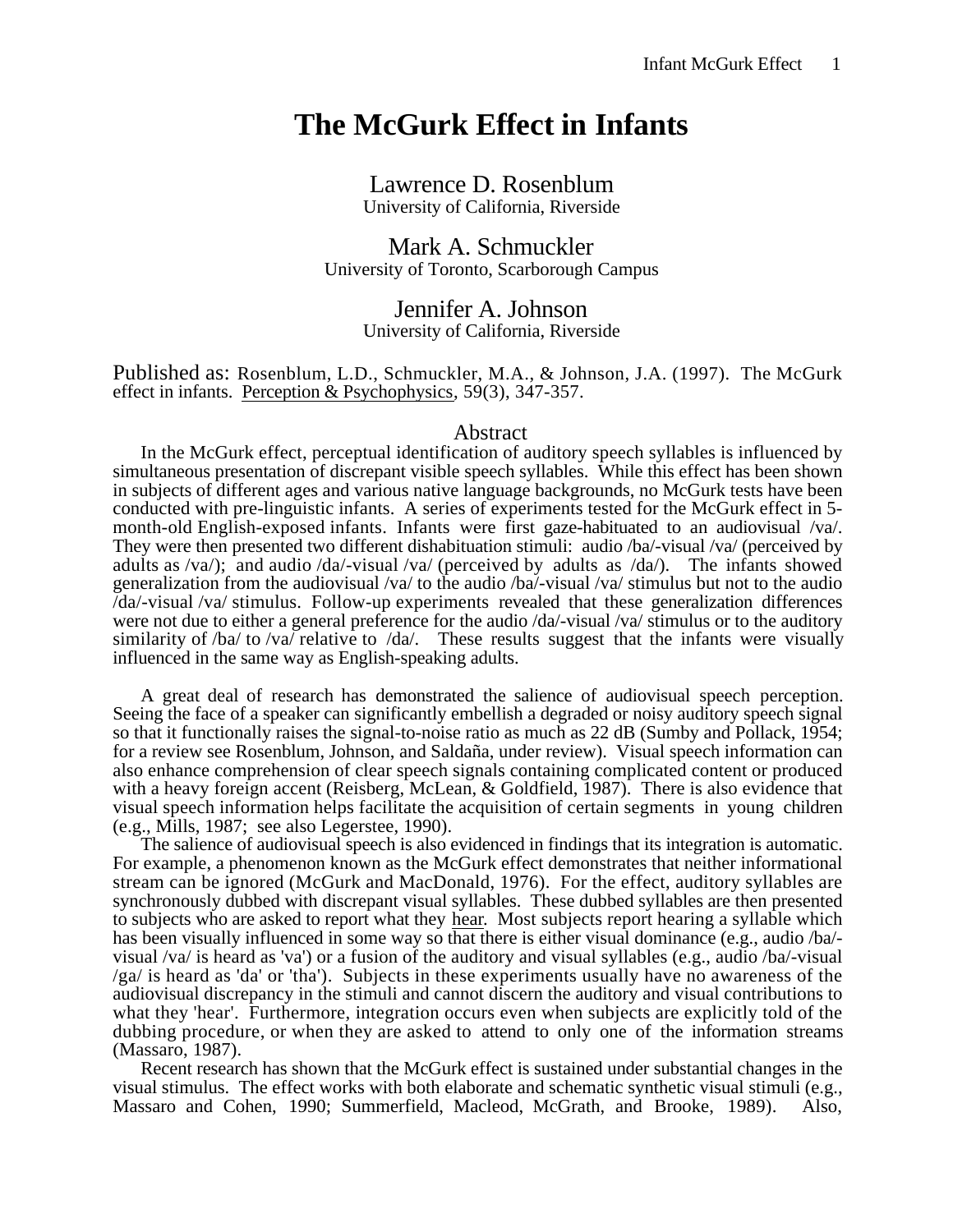integration can occur over auditory and visual signals generated by speakers of different gender (Green, Kuhl, Meltzoff, and Stevens, 1991) indicating that the two information streams need not appear to emanate from the same source. Finally, images which involve no identifiable facial features but are comprised only of a few illuminated dots on a darkened face can also influence heard speech (Rosenblum and Saldaña, 1996). This last study also revealed that visual influences can occur for observers who do not recognize the images as a face. Thus, the McGurk effect is robust to the extent that it holds over substantial visual stimulus changes and is maintained regardless of what the observer knows about the stimuli.

Research on the McGurk effect has also tested young children (McGurk and MacDonald, 1976; Massaro, 1984; Massaro, Thompson, Barren, and Laren, 1986; Massaro, 1987; and Boliek, Green, Fohr, & Obrzut, submitted). Interestingly, evidence suggests that the effect is somewhat weaker in children. McGurk and MacDonald (1976) reported that two groups of English speaking children (3-5 years and 7-8 years old) displayed a smaller overall visual influence than adult subjects. However for some audiovisual tokens, the younger children displayed as many fused responses as adults.Similarly, Massaro, and his colleagues (Massaro, et al 1986) have shown that preschool children show less of a visual influence of /ba/ on /da/ (and /da/ on /ba/) than adults. However, these researchers also showed that the reduced effects are attributable to developmental differences in visual information sensitivity rather than differences in integration processes.

Thus, while the strength of the McGurk effect might increase with development, there is evidence that audiovisual speech integration does occur in young children. Clearly, the issue of the development of the McGurk effect would benefit from research testing younger, prelinguistic infants. This is the goal of the current paper.

#### Infant sensitivity to audiovisual correspondence

While there have been no direct tests of the McGurk effect in pre-linguistic infants<sup>1</sup>, there is a good deal of evidence that infants are sensitive to audiovisual correspondences in speech (e.g., Aronson and Rosenbloom, 1971; Dodd, 1979; Spelke and Owsley, 1979; Kuhl and Meltzoff, 1982; 1984; Kuhl, Williams, and Meltzoff, 1991). Early research showed that infants are sensitive to spatial correspondences in audio and visual speech (e.g., Aronson and Rosenbloom, 1971; Spelke and Owsley, 1979). In one example, Aronson and Rosenbloom (1971) observed that 1-2 month olds become visibly distressed when a mother's voice is displaced away from her face. Research has also shown that infants are sensitive to temporal synchrony in audiovisual speech (e.g., Dodd, 1979; Pickens, Field, Nawrocki, Martinez, Soutullo, & Gonzalez, 1994; Spelke & Cartelyou, 1980; Walker, 1982). Using a gaze preference procedure, Dodd (1979) demonstrated that 3-4 month olds attend longer to audiovisual speech which is in synchrony than to speech presented out-of-synchrony by 400 ms. She interprets this as evidence that infants are aware of some congruence between lip movements and speech sounds.

More recent research suggests that infants are sensitive to phonetic correspondences in audiovisual speech. Kuhl and Meltzoff (1982; 1984) used a preferential gaze procedure to test whether 4 month old infants were sensitive to audiovisual correspondences for the vowels /i/ and /a/. They found that for both vowels, infants looked longer at the face which matched the vowel presented auditorily. Additional research has replicated these findings with  $\Delta t$  and  $\Delta t$  vowels (Kuhl and Meltzoff, 1988), and disyllables such as /mama/ and /lulu/ (MacKain, Studdert-Kennedy, Spieker, & Stern, 1983). Similar effects were found using an operant choice sucking procedure (Walton and Bower, 1993). This study showed that infants ranging in age from 1 to 14 months perform more sucks to audiovisual compatible than incompatible vowels. Finally, Legerstee (1990) has found that 3-4 month old infants will only imitate audiovisually compatible vowels  $(\alpha/-\alpha)$  and not stimuli that are dubbed to be incompatible. She interprets this finding as evidence that multimodal information is useful for speech acquisition.

Kuhl, Meltzoff, and their colleagues have also found that infants show no match preference if the auditory component is comprised of simple sinewaves or sinewave complexes (Kuhl and Meltzoff, 1984; Kuhl, Williams, and Meltzoff, 1991). These results suggest that the gaze preferences observed with intact auditory speech stimuli are not based on simple temporal or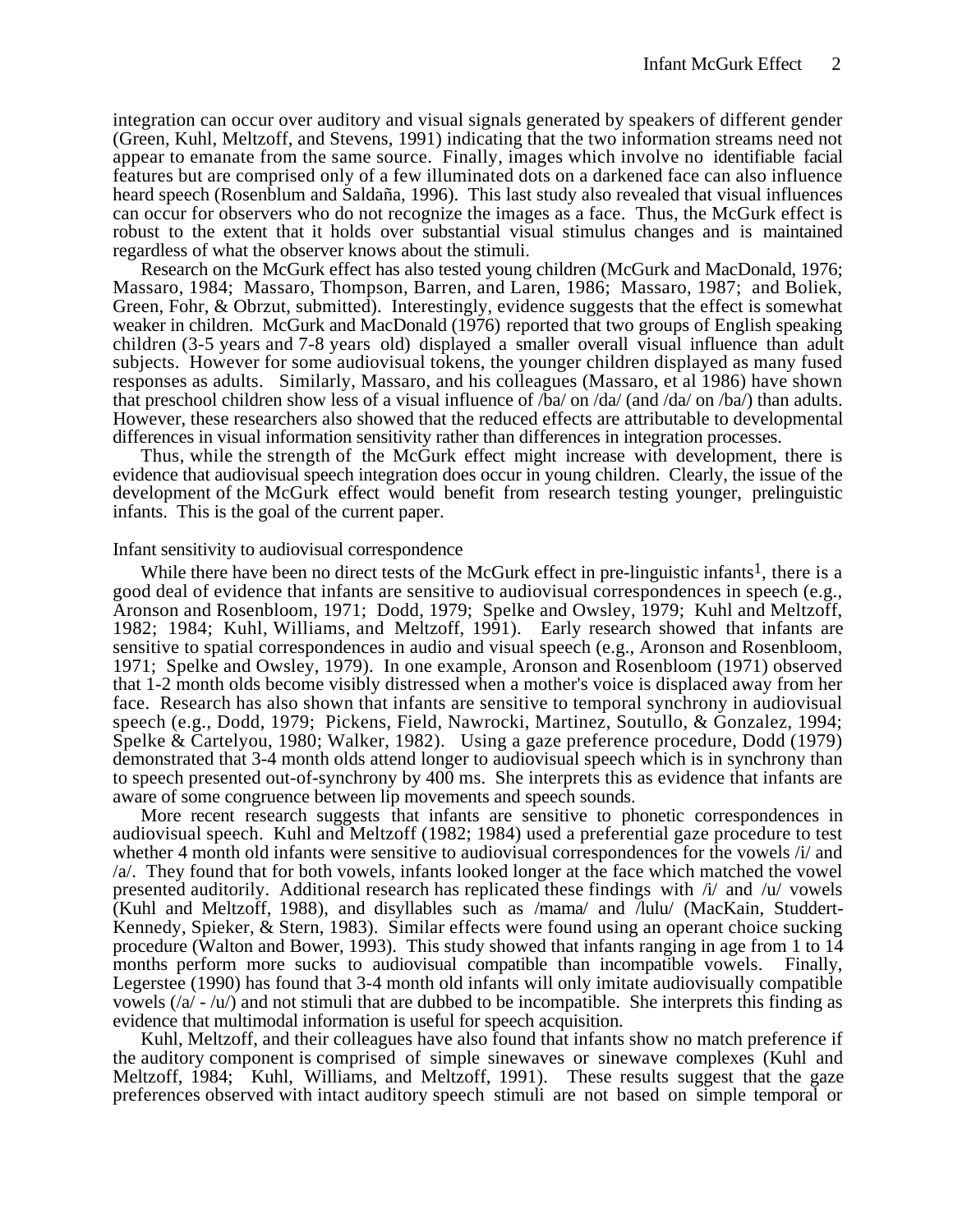amplitude commonalties between audio and visual streams. Rather, these authors suggest that the prior results were likely based on a matching of the spectral information contained in the auditory component. They claim that since spectral information (unlike temporal and amplitude envelope dimensions) is particularly dependent on articulatory changes, sensitivity to its relationship with visual speech information implicates a linkage to phonetic primitives.

Based on these observations, Kuhl and Meltzoff (1988) propose that perception of audiovisual speech correspondence involves underlying representations which specify both auditory and visual concomitants to phonetic units: speech is intermodally—or amodally —represented (Kuhl and Meltzoff, 1988; Meltzoff and Kuhl, 1994). Kuhl and Meltzoff (1984) propose two possible processes by which audiovisual information can be matched to amodal representations. First, an 'identity match' would involve input for which the exact same phonetic information is specified in both the audio and visual modalities.Thus, the process of sensing correspondence would involve detecting a match between identical information at either the segment or featural level. Alternatively, the two information streams need not specify identical phonetic information, but could be related through mutual contact with a common phonetic representation. This higher order, 'supramodal' representation could act as a mediator between nonidentical auditory and visual information. Supramodal representations could allow for multiplicitive audiovisual speech percepts such as is observed in the McGurk effect (Meltzoff and Kuhl, 1994).

In being used as an explanation for infant sensitivity to audiovisual correspondence, the supramodal account implies that infants should also be able to integrate nonidentical speech information. While there is substantial evidence that infants can sense correspondence, there is no current evidence that they actually integrate audiovisual speech. Clearly, a McGurk demonstration with infants would help in this regard. Observing a McGurk effect in infants would provide stronger evidence that infants represent speech amodally and that they perform a supramodal rather than identity match with audiovisual input.

The following experiments test whether a McGurk effect is evident in pre-linguistic infants. For these experiments, 5 month old infants are tested under an infant-control habituation-oflooking time procedure (e.g., Best, McRoberts, & Sithole, 1988; Horowitz, 1975; Horowitz, Paden, Bhana, and Self, 1972). This procedure tests the degree to which infants generalize to various test stimuli after habituation to an initial stimulus. For the first experiment, this procedure was used to test infant discrimination of audio /va/-visual /va/ from audio /ba/-visual/va/ and from audio /da/-visual /va/. Previous research in our laboratory has shown that an audio /ba/-visual /va/ is 'heard' as /va/ up to 98% of the time with adult observers (Saldaña and Rosenblum, 1993; 1994; Rosenblum and Saldaña, 1992; and 1996). In contrast, there is evidence that an audio /da/ visual /va/ rarely displays a visual influence and is heard by adults as /da/ over 88% of the time (Manuel, Repp, Liberman, and Studdert Kennedy, 1983). If infants also display the typical visual influence, then they should perceive the audio /ba/-visual /va/ as 'va' and audio /da/-visual /va/ as 'da'. This outcome would be reflected by infants generalizing habituation from an audiovisual /va/, to the audio /ba/-visual /va/ stimulus but not to the audio /da/-visual /va/ stimulus.

# EXPERIMENT 1

# Method

# Participants

The participants consisted of twenty 5-month-old infants (10 male) with a mean age of 21.4 weeks, and a range from 20.5 to 22 weeks. All participants lived in a home where English was the primary language spoken (more than 50% of the time). Seventeen of these subjects were raised in a home where English was spoken 100% of the time. Two infants were raised in a home where French was the second language (which was spoken 5 and 25% of the time), and one infant was raised in a home where Philippino was the second language (spoken 20% of the time). Twelve other infants participated in this study, but their data were not considered usable due to fussiness by the infant during the study (7), experimenter error in running the study (2), equipment failure (2), and the parent making noise during the experiment (1). All infants were recruited through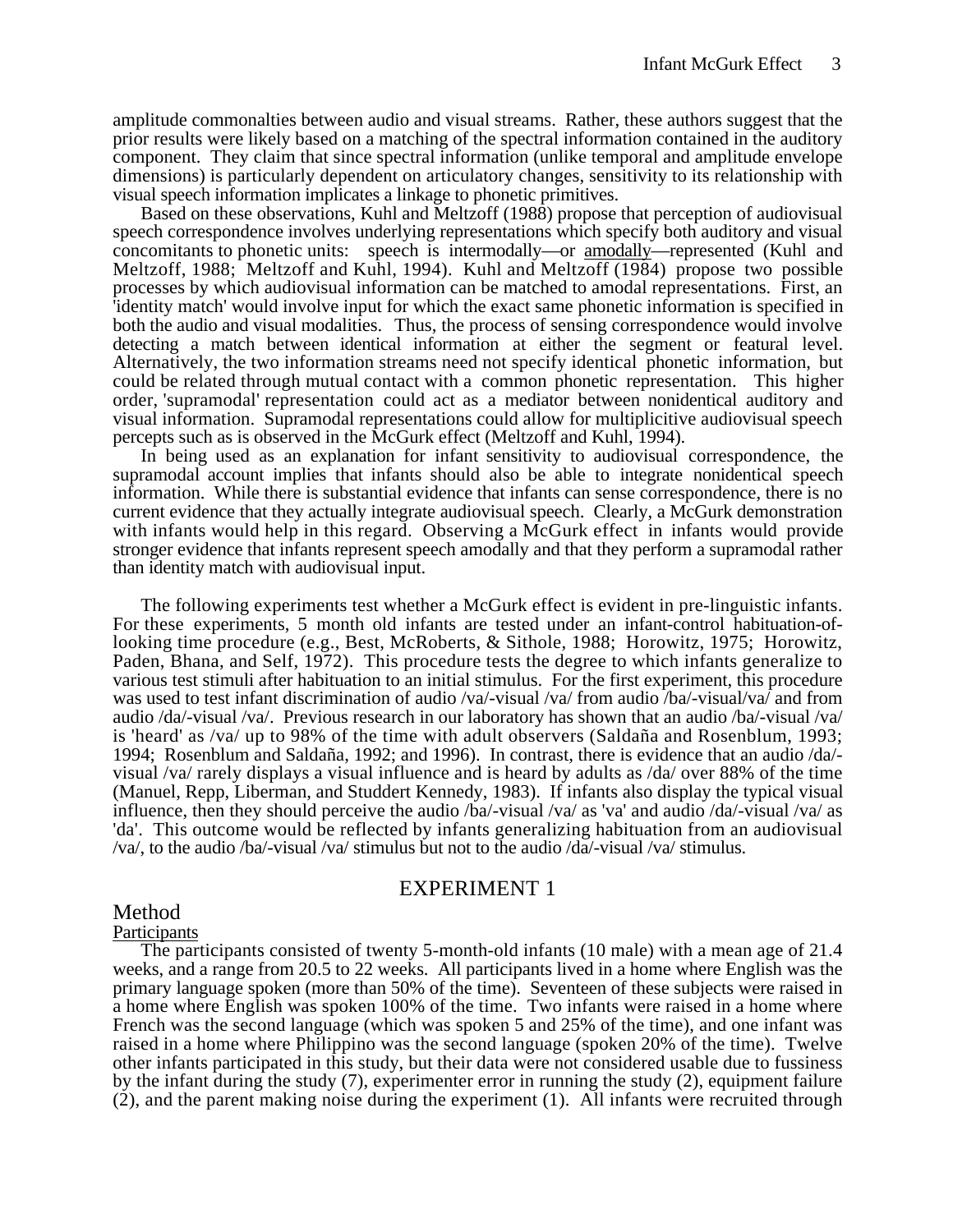local hospitals, daycares, or on the basis of other public records, and were drawn from the Scarborough, Ontario community. Detailed information concerning SES and ethnic background, other than the language(s) children heard on a regular basis, was not collected. Stimuli

An American-English speaking Caucasian male actor was videotaped with a Panasonic PVS350 camcorder from a distance of 5 feet. The actor was told to maintain an even intonation, tempo, and vocal intensity while producing the stimulus syllable /va/ and was also told to avoid blinking during his articulations. The actor was recorded with lights focused on the face such that minimal shadowing occurred. His head was secured by a metal brace to inhibit movement. In the recorded image, the actor's entire head was visible against a black cloth background. However, in the image shown to infants, the top part of the actors head (down to his nose-tip) was covered by means of black cardboard placed over the top of the video monitor. This modification was performed because pilot experiments revealed that infants found the constant (unblicking) stare of the actor distracting and, in some cases, upsetting. A single clear visual exemplar of  $/va$  was selected for use in all audiovisual conditions. This edited token lasted 2 s and included 1496 ms of actual articulatory movement. The movement was initiated at the labiodental position and ended with an open mouth (the lips were never closed during the shown movement).

The auditory syllables /ba/, /va/, and /da/ were generated on an AMC 486 computer using a Klatt80 speech synthesis program. Parameters were largely based on those suggested by Klatt (1980). The three syllables were synthesized so that they shared the same duration (520 ms), fundamental frequency contour, amplitude of voicing, and vowel portion. The fundamental frequency of the syllables started at 106 Hz, rose to 116 Hz at 40 ms into the syllable, and then declined to 71 Hz by the syllable's end. The amplitude of voicing began at 41 dB, then rose to 60 dB at 70 ms, and then decreased to 10 dB by the end of the syllables. The steady state vowel portion of the syllables began at 85 ms after onset. The F1 frequency for the steady state portion was 700 Hz, while the F2 frequency was 1220 Hz and the F3 frequency was 2600. The F1 bandwidth (B1) for the steady state portion was 130 Hz, while the F2 bandwidth (B2) was 70 Hz, and the F3 bandwidth (B3) was 160 Hz. Other synthesis parameters that differed across these syllables are listed in Table 1. This table lists the initial values for the formant transitions which then progressed over the first 85 ms to the steady-state values listed above. Four additional 'variants' of each of the three syllables were also synthesized with F0 contours that were either 10 or 20 Hz above or below that of the original syllables. This resulted in a total of 15 different auditory tokens (5 frequency contours for each of the three syllable types).

| TUOID TI    |           |           |           |            |           | THUM VALUES OF SYTHINGIS BURNHOLDIS TOF MUNICIPY SYTHIONS (SOC WALTOF GOM |
|-------------|-----------|-----------|-----------|------------|-----------|---------------------------------------------------------------------------|
| Syllable    | $F1$ (Hz) | $F2$ (Hz) | $F3$ (Hz) | (Hz)<br>B1 | $B2$ (Hz) | B3(Hz)                                                                    |
| $\sqrt{va}$ | 220       | 1000      | 2080      | 60         | 90        | 120                                                                       |
| /ba/        | 200       | 1000      | 2150      | 60         |           | 130                                                                       |
| /da/        | 200       | 2000      | 2600      | 60         |           | 170                                                                       |

Table 1. Initial values of synthesis parameters for auditory syllables (see text for details) .

An AMC 486/33 computer and two Panasonic video recorders were used to dub the video and audio signals. The original videotape was played from one video recorder. The auditory files from the computer were output to a second videotape in the other video recorder whenever a voice activated circuit was closed. The output of the audio channel from the original videotape served as the input to the circuit such that when an audio signal from the original tape was produced, a stored audio file was immediately output to the second videotape, resulting in a new synchronous audiovisual token. The onset lag time for dubbing for all tokens was found to be no greater than 9.4 ms, well below the 80 ms range required for observers to detect an audio-visual asynchrony (McGrath and Summerfield, 1985). Because the same dubbing procedure was used for each audiovisual token, the onset and offset asynchrony for all stimuli were the same (within this 9.4 ms range). (Although it is acknowledged that the *perceived* audiovisual synchrony might still be different across the tokens, all of the stimuli seemed equally synchronous to the experimenters. Nevertheless, this issue is re-addressed in Experiment 2.)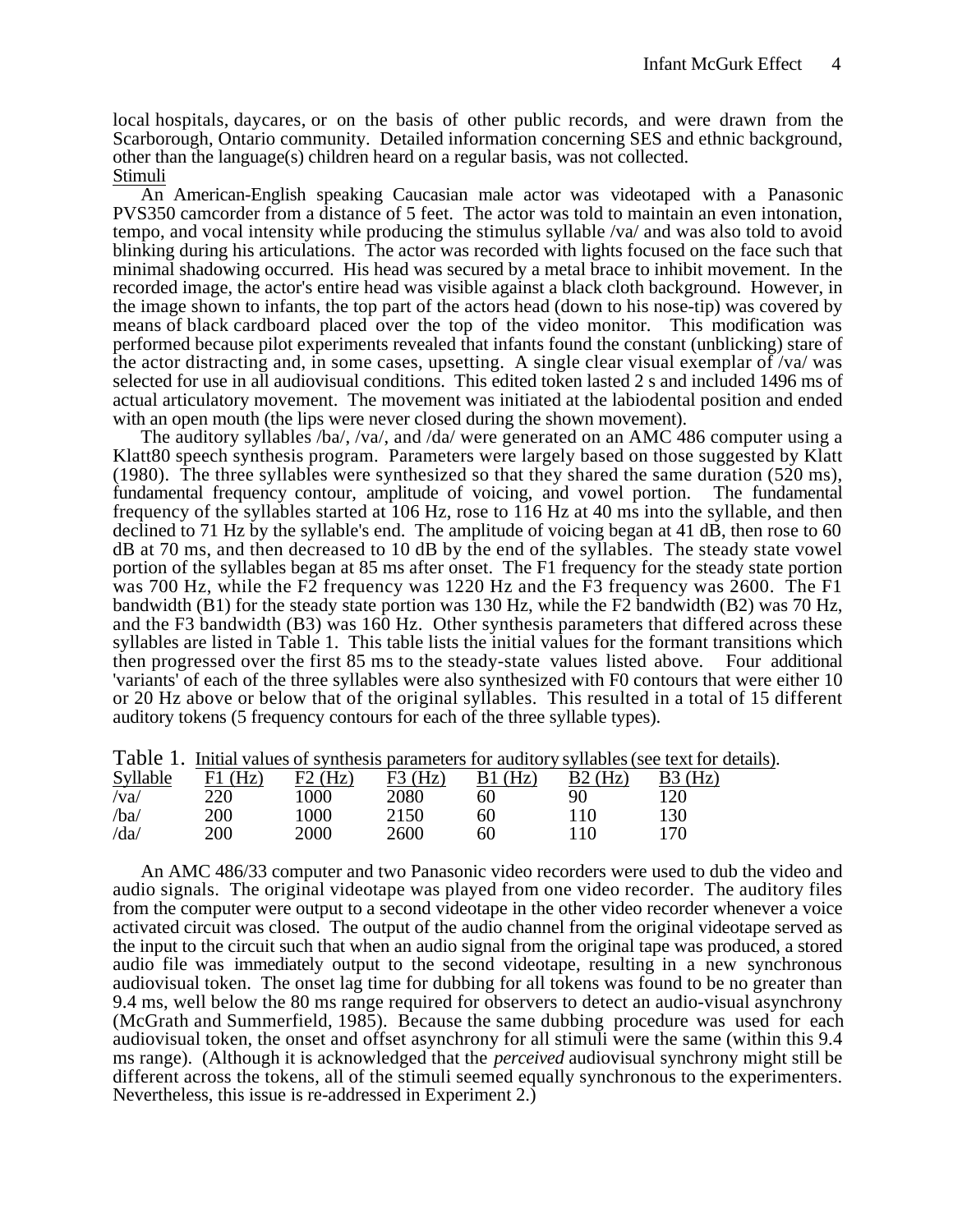The audiovisual stimuli were recorded in three different two-minute blocks. One block included two-minutes of the visual /va/ stimulus paired with a randomized ordering of the five different /va/ auditory tokens. A second block was generated in a similar manner except it involved the visual /va/ stimulus paired with the same randomized ordering of the five different auditory /ba/ syllables. The third block was comprised of the visual /va/ paired with the 5 auditory /da/ stimuli (again using the same random ordering of the different F0 stimuli). To us, as well as (native English speaking) adult pilot participants, the audio /va/-visual /va/ stimuli were perceived as /va/, while the audio /ba/-visual /va/ were perceived as /va/ and the audio /da/-visual /va/ were perceived as /da/.These pilot findings replicate previous results with similar stimuli (e.g., Manuel, Repp, Liberman, and Studdert Kennedy, 1983; Saldaña and Rosenblum, 1993; 1994; Rosenblum and Saldaña, 1992; and 1996). For all of the blocks, syllables were presented for a total of 2 seconds each. The syllables were recorded in immediate succession (with no black screen between them), so that the face was always visible throughout the entire two-minute block. The blocks were recorded onto the videotape in the order of 1) audio /va/-visual /va/; 2) audio /ba/-visual /va/; and 3) audio /da/-visual /va/ and with about 15 seconds in-between each block. Design

An infant-control habituation-of-looking time procedure (e.g., Horowitz, et al, 1972) was used to test discrimination of the auditory-visual displays. In this procedure, a stimulus (called the habituation stimulus) is presented repeatedly until the infant becomes disinterested and visual attention to this stimulus drops. In this study, the point of disinterest was defined as the total looking time on two consecutive trials that did not amount to more than half the looking time on the first pair of trials summing to more than 12 seconds. Once infants reach this criterion level, they were shown the test—or dishabituation—stimuli. The amount of looking time at these test stimuli was the main dependent measure, and generally indexes the similarity perceived by infants between the habituation and test stimuli. If infants perceive habituation and test stimuli to be comparable on some level, little renewed interest is observed. If habituation and test stimuli differ in some way, infants show increased visual attention to the test stimuli. In this study, we paired a constant visual stimulus with different auditory stimuli for habituation and test trials; accordingly, we used change in looking time towards a visual display as indicative of auditory discrimination. While using an auditory-visual combination in an habituation paradigm is less common, the paradigm has been reliably used to study auditory discrimination in infancy (e.g., Best, McRoberts, & Sithole, 1988; Demany, McKenzie, and Vurpillot, 1977; and Horowitz, 1975).

In this experiment, the habituation stimulus consisted of the audio /va/-visual /va/. Two test stimuli were used: one consisted of the audio /ba/-visual /va/, while the other consisted of the audio /da/-visual /va/. The two test stimuli were alternated for two trials each, with half the infants presented with the test stimuli in the order audio /ba/-visual /va/; audio /da/-visual /va/; audio /ba/ visual /va/; audio /da/-visual /va/, with the remaining infants presented with the test stimuli in the order audio /da/-visual /va/; audio /ba/-visual /va/; audio /da/-visual /va/; audio /ba/-visual /va/. Apparatus and procedure

Each infant was tested in a small, experimental room covered with acoustic paneling, and participated while seated on his or her parent's lap. Parents were asked not to interact with their infant during the experiment, nor to influence their looking behavior in any way. To avoid the parents noticing a change in the audio portion of the stimulus (and potentially biasing the infant's attention) all parents wore headphones playing masking music during the experimental session. The level of the headphones was set by the experimenters so that the stimuli could not be heard when the music was playing. None of the parents reported hearing the auditory stimuli.

While infants were seated on their parent's lap, they faced a Sony CVM-195 13 in video monitor, positioned approximately 12 in away from the parent/child, sitting atop of a table. This video monitor was used to present the video portion of each stimulus. A single Boss MA-12V micro-monitor loudspeaker was positioned on top of the video monitor, and was used to present the audio portion of each stimulus. All auditory stimuli were presented at comfortable listening levels which were 73 dB, 72 dB, and 72 dB SPL (A-weighted) for the /va/, /ba/, and /da/ tokens respectively.Both visual and audio portions of the stimuli were presented to infants using a JVC-BR8600U professional editing video recorder. A JVC GS-CD1U video camera was positioned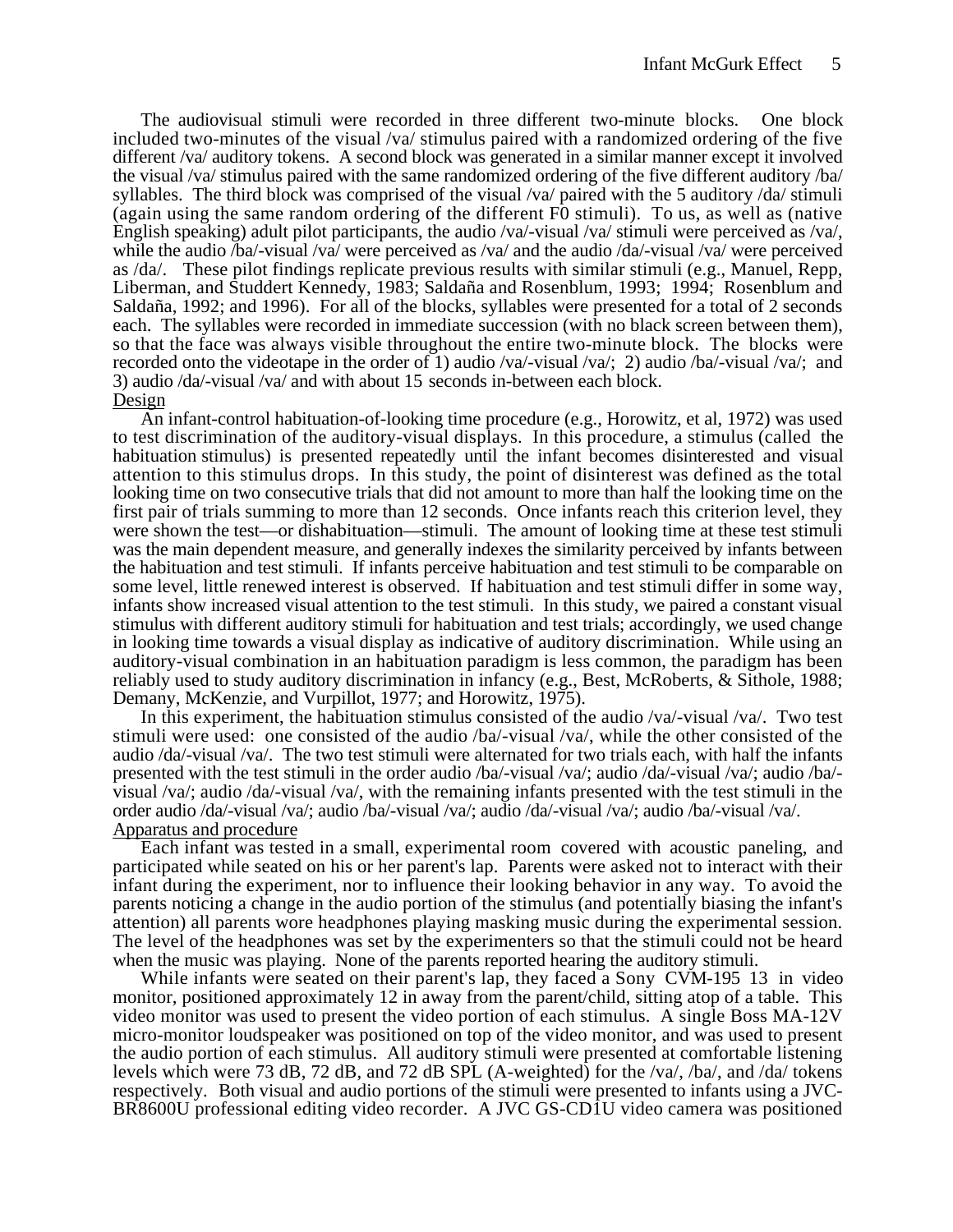underneath the video monitor, allowing for a focus on and video taping of the infant's face. Stimulus presentations and on-line computations of looking time were controlled by an IBMcompatible 286 PC located in the adjacent control room.

An experimenter seated in the control room began each trial by turning on the visual portion of the display once the child appeared awake and alert. This observer coded the child's visual fixations by viewing a Sony CVM-950 video monitor located in the control room, which received a picture from the JVC camera located in the experimental room. When the infant fixated the (silent) moving face on the video monitor, the experimenter pressed a key on a computer mouse to record the time looking at the visual display. Pressing this mouse key automatically turned on the audio soundtrack, thereby providing the infant with a combined auditory-visual stimulus. When the child stopped looking at the visual display, the experimenter released the mouse button, which both ended the timing of visual fixations and turned off the audio soundtrack. The video portion of the stimulus was terminated (and the trial ended) two seconds after the infant stopped looking at the display. In other words, a 2-sec lookaway criterion was used to terminate the trial, although the audio soundtrack was stopped immediately when the infant looked away. This contingent toggling on and off of the auditory stimulus was performed based on the fact that the McGurk effect relies critically on the simultaneous presentation of both auditory and visual stimuli.

When the trial ended, the computer either rewound or forwarded the video tape to move to the next trial. During this time, the screen was dark and there was no sound other than any produced by the infant him/herself. Because of the rewinding or forwarding of the stimulus tape between trials, interstimulus intervals were about 5 to 10 seconds, depending on the length of the fixation for the preceding trial. The fact that the ISI varied was unavoidable given the nature of the equipment. The entire experimental session lasted approximately 20 minutes.

The observer in the control room coded all visual fixations during the experiment, based on the infant's direction of gaze. As mentioned, the camera was positioned in front of the infant and underneath the video monitor which presented the visual stimuli. Thus, the camera recorded a fullfrontal view of the infant's face. Fixations directly forward and slightly up indicated that the infant was looking at the video monitor.

Although this first observer was blind to the order of test trials, he/she could have determined this order on the basis of the rewinding versus forwarding of the stimulus video tape. To ensure that looking times were not biased by this potential knowledge, a second observer (who was also unaware of the order of test trials) provided reliability codings of the looking times using the videotaped recordings of the infants' faces. This second observer knew when the video portion of the stimulus tape began (so as to know when there was a visual stimulus available to be looked at), although he/she was not aware of the onset of the audio portion, nor of the end of the trial. Averaging across both habituation and test trials, the mean absolute difference between the original measure and the reliability coding of visual fixations was 0.96 seconds, with a standard deviation of 1.59. Moreover, original and reliability codings were strongly correlated, with  $r(184) = 0.996$ , p < .001. Looking at the test trials only, the mean absolute difference between original and reliability codings was 0.69 seconds, with a standard deviation of 0.998. These two sets of codings were also strongly correlated, with  $r(78) = 0.998$ ,  $p < .001$ .

## Results and Discussion

The principal goal of the data analysis was to determine whether infants discriminated among the audio /va/-visual /va/, audio /ba/-visual /va/, and audio /da/-visual /va/ displays. Discrimination was assessed by comparing the looking time (in seconds) to the final two habituation trials (audio /va/-visual /va/), the two audio /ba/-visual /va/ test trials, and the two audio /da/-visual /va/ test trials; a significant increase in looking time to either of the test displays, relative to the habituation displays, indicates discrimination. The mean data are presented graphically in Figure 1.Infants looked at the final two audio /va/-visual /va/ habituation stimuli for 11.96 sec ( $SD = 7.08$ ), at the two audio /ba/-visual /va/ test trials for 13.00 sec (SD = 8.47), and at the two audio /da/-visual /va/ test trials for 18.83 sec  $(SD = 11.99)$ . Looking times were compared using a two-way analysis of variance (ANOVA), with the within-subject variable of trial type (audio /va/-visual /va/, audio /ba/-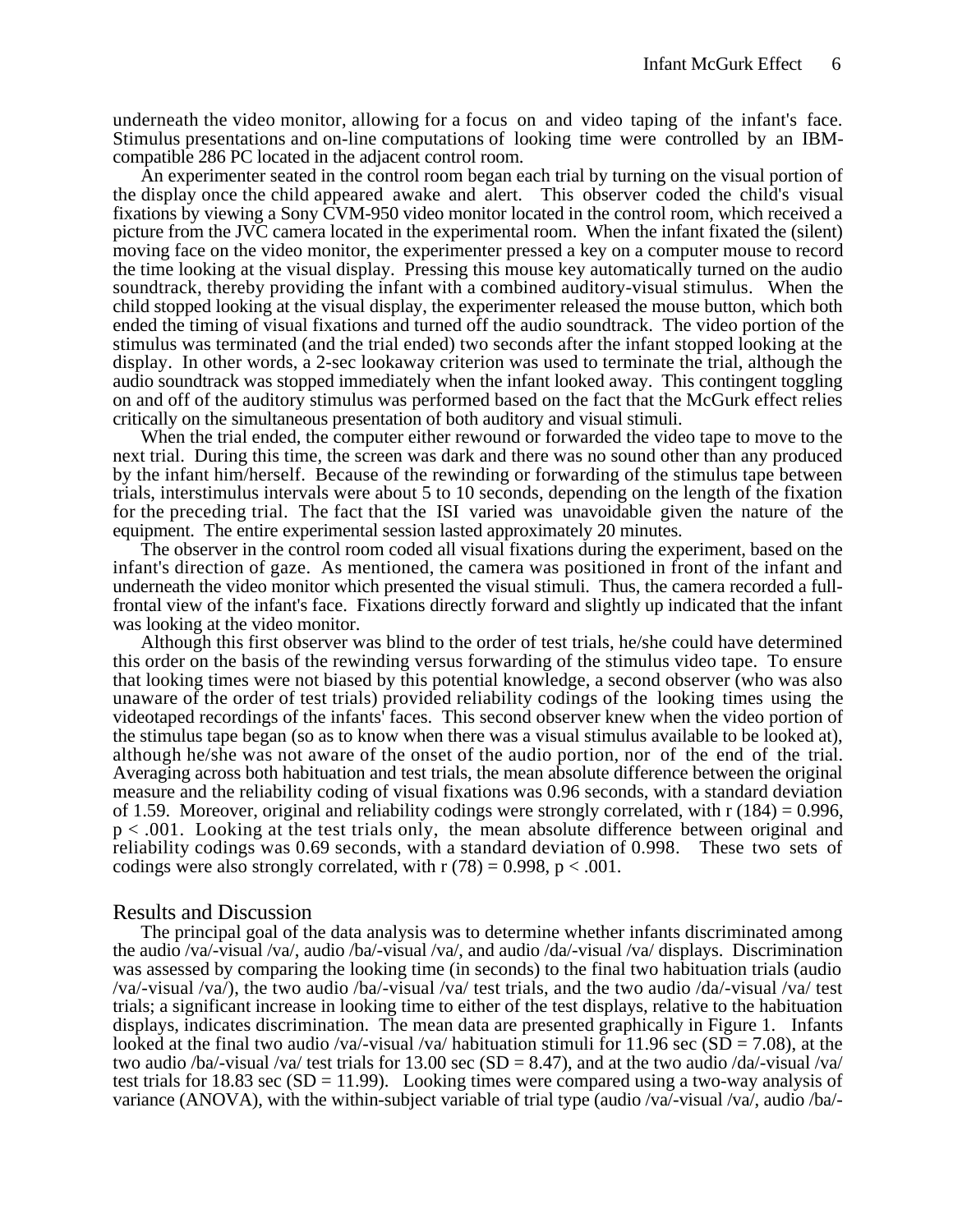visual /va/, audio /da/-visual /va/), and the between-subject variable of test order (audio /ba/-visual /va/; audio /da/-visual /va/ vs. audio /da/-visual /va/; audio /ba/-visual /va/). This analysis revealed a significant effect for trial type,  $F(2, 36) = 3.71$ ,  $p < .05$ . There was no effect for order,  $F(1, 1)$  $18$ ) = 0.002, ns., and no interaction between the trial type and order variables, F (2, 36) = 1.58, ns.



Stimulus Condition

Figure 1. Mean duration of looking at the audiovisual stimuli of Experiment 1 and the audioalone stimuli of Experiment 3 (see text for details).

Subsequent analyses compared the means for these trials, using Newman-Keuls tests for posteriori pairwise comparisons. These tests revealed that the audio /da/-visual /va/ test trials differed significantly from the final audio /va/-visual /va/ habituation trials, (mean difference  $= 6.86$ ) sec,  $p < .05$ ) and the audio /ba/-visual /va/ test trials (mean difference = 5.83 sec,  $p < .05$ ). In contrast, there was no difference in looking times between the final audio /va/-visual /va/ habituation trials and the audio /ba/-visual /va/ test trials (mean difference  $= 1.04$  sec, ns.).

These results indicate that the infants generalized to the audio /ba/-visual /va/ stimulus, but not to the audio /da/-visual /va/ stimulus. Potentially then, infants perceived both the audio /va/-visual /va/ and audio /ba/-visual /va/ stimuli as similar while they perceived the audio /da/-visual /va/ stimulus as different accounting for the observed dishabituation with this latter token. It could be then, that the infants perceived both the audio /va/-visual /va/ and audio /ba/-visual /va/ tokens as 'va' thereby displaying a McGurk-type visual influence. Before drawing this conclusion however, alternative explanations for these results must be entertained. For example, it could be that the infants gazed longer at the audio /da/-visual /va/ than audio /ba/-visual /va/ based on some general preference for the audio /da/-visual /va/ token. As an example, the infants might have found the audio /da/-visual /va/ to be more (or less) audiovisually compatible than the audio /ba/-visual /va/ leading them to gaze at this former token for longer durations2.It is possible that infants perceived the two syllable combinations as differentially compatible in, say, audiovisual asynchrony or phonetic concordance. If so, differential audiovisual compatibility could account for the longer audio /da/-visual /va/ stimulus gaze times observed in Experiment 1. While this explanation assumes that the infants were sensitive to audiovisual compatibility, it does not imply that they were visually influenced with the audio /ba/-visual /va/ token.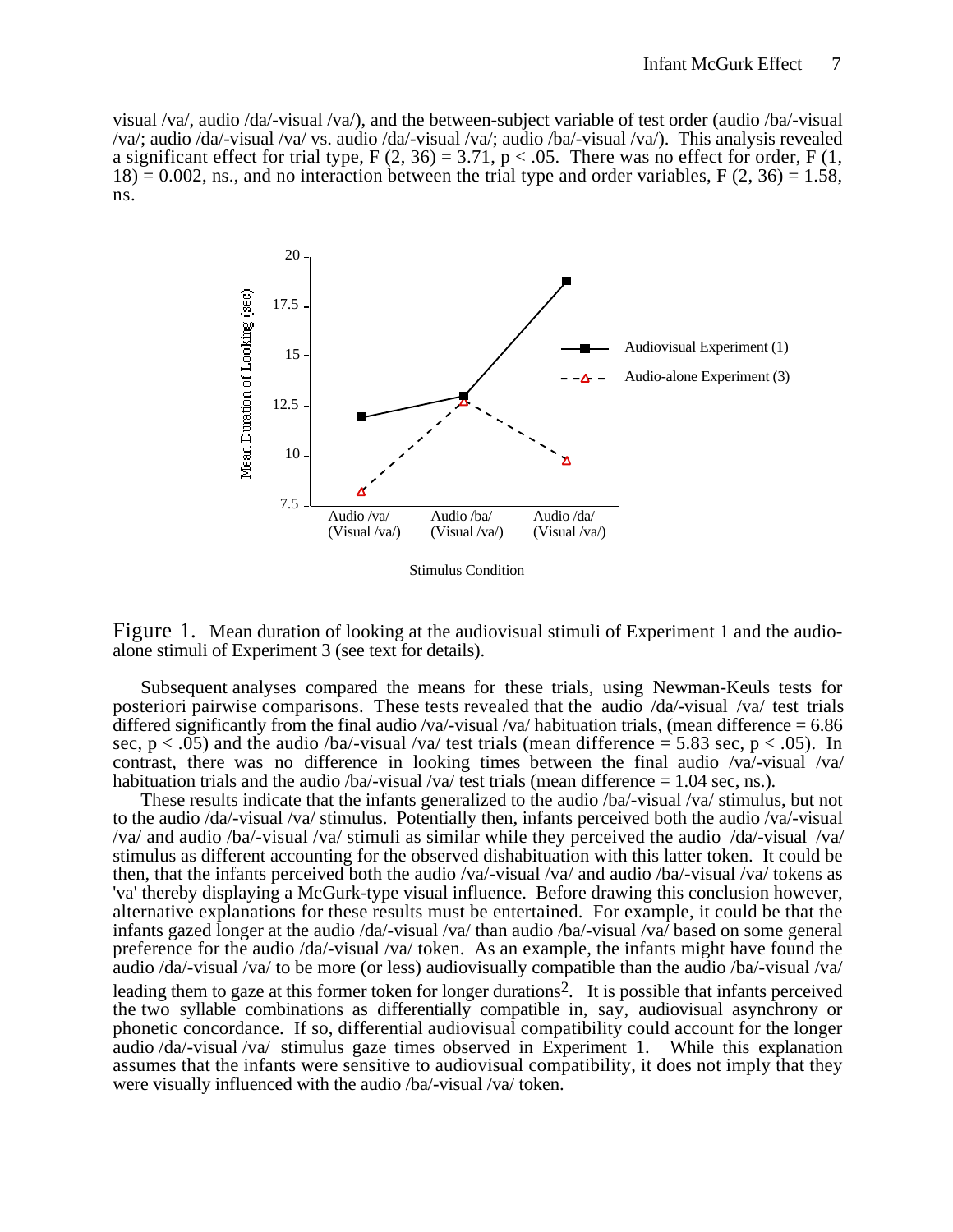In order to determine whether infants have a general preference for the audio /da/-visual /va/ token, a gaze preference control experiment was conducted with the audio /da/-visual /va/ and audio /ba/-visual /va/ tokens. If the audio /da/-visual /va/ is more compelling because of differential audiovisual compatibility (or any other dimension), then infants should spend more time looking at this stimulus than at the audiovisual audio /ba/-visual /va/ stimulus when each is presented without a prior habituation phase. However, if the audio /da/-visual /va/ stimulus is not inherently more interesting, looking times to the two syllable combinations should be approximately equal.

# EXPERIMENT 2

# Methods

#### Participants

The participants consisted of twenty 5-month-old infants (11 male) with a mean age of 20.7 weeks, and a range from 20 to 21.7 weeks. All participants lived in a home where English was spoken at least 50% of the time. Of these infants, 12 were raised in a home where English was spoken 100% of the time. Two infants were raised in homes where French was spoken 5% of the time, one infant was raised in a home where German was spoken 30% of the time and one was raised in a home where Cantonese was spoken less than 5% of the time. The remaining four participating infants were raised in homes where the other language was spoken 50% of the time. These languages were Arabic, Jamaican Patois, Gujrati, and Tamil. Two additional infants participated in this study, but their data were not considered usable due to equipment failure while running the study. All infants were recruited via the same means as in the previous experiment. Detailed information concerning ethnic background and SES was not collected.

Stimuli, Design, Apparatus, and Procedure

The stimulus displays consisted of the audio /ba/-visual /va/ and the audio /da/-visual /va/ tokens used in Experiment 1. As in the previous study, the top half of the speaker's face was covered using a piece of black cardboard attached to the video monitor. All infants received three trials with the audio /ba/-visual /va/ stimulus and three trials with the audio /da/-visual /va/ stimulus; these trials were alternated. Half of the infants saw the auditory-visual stimuli in the order audio /ba/-visual /va/; audio /da/-visual /va/; audio /ba/-visual /va/; audio /da/-visual /va/; audio /ba/-visual /va/; audio /da/-visual /va/, and the remaining infants received the stimuli in the reverse order.

Each infant was tested using the same experimental apparatus as in the previous experiment. The presentation of the six trials (3 audio /ba/-visual /va/ stimuli and 3 audio /da/-visual /va/ stimuli) were identical to Experiment 1, with the experimenter toggling the auditory portion of the stimulus on and off dependent upon the infant's fixation of the visual display. When the infant looked away for 2 s, the trial ended and the visual stimulus was turned off. The time looking towards the two displays comprised the dependent measure of this study.

Once again, a second observer performed reliability measures on the infants' visual fixations from the videotape recordings. Across all 6 trials, the mean absolute difference between the original and reliability coding of visual fixations was 2.75 s, with a standard deviation of 4.9 s. Original and reliability codings were strongly correlated, with  $r(118) = 0.98$ ,  $p < .001$ .

## Results and Discussion

The principal goal of the data analysis was to determine whether infants looked preferentially at either the audio /ba/-visual /va/ or audio /da/-visual /va/ stimulus. On average, infants looked at the audio /ba/-visual /va/ for 20.88 sec (SD = 23.70) and at the audio /da/-visual /va/ for 22.81 sec (SD  $= 27.59$ ). Comparisons were made using a three-way ANOVA, with the within-subject variables of trial type (audio /ba/-visual /va/ versus audio /da/-visual /va/) and repetition (trial 1 versus trial 2 versus trial 3), and the between-subject variable of order (audio /ba/-visual /va/ followed by audio /da/-visual /va/ versus audio /da/-visual /va/followed by audio /ba/-visual /va/). The only significant result produced by this analysis was a main effect for repetition,  $F(2,26) = 9.86$ , p < .001, with increased looking times on the first trial ( $M = 35.1$  s) relative to the second and third trials ( $M$ 's = 15.1 s and 15.3 s, respectively). Most importantly, there was no main effect for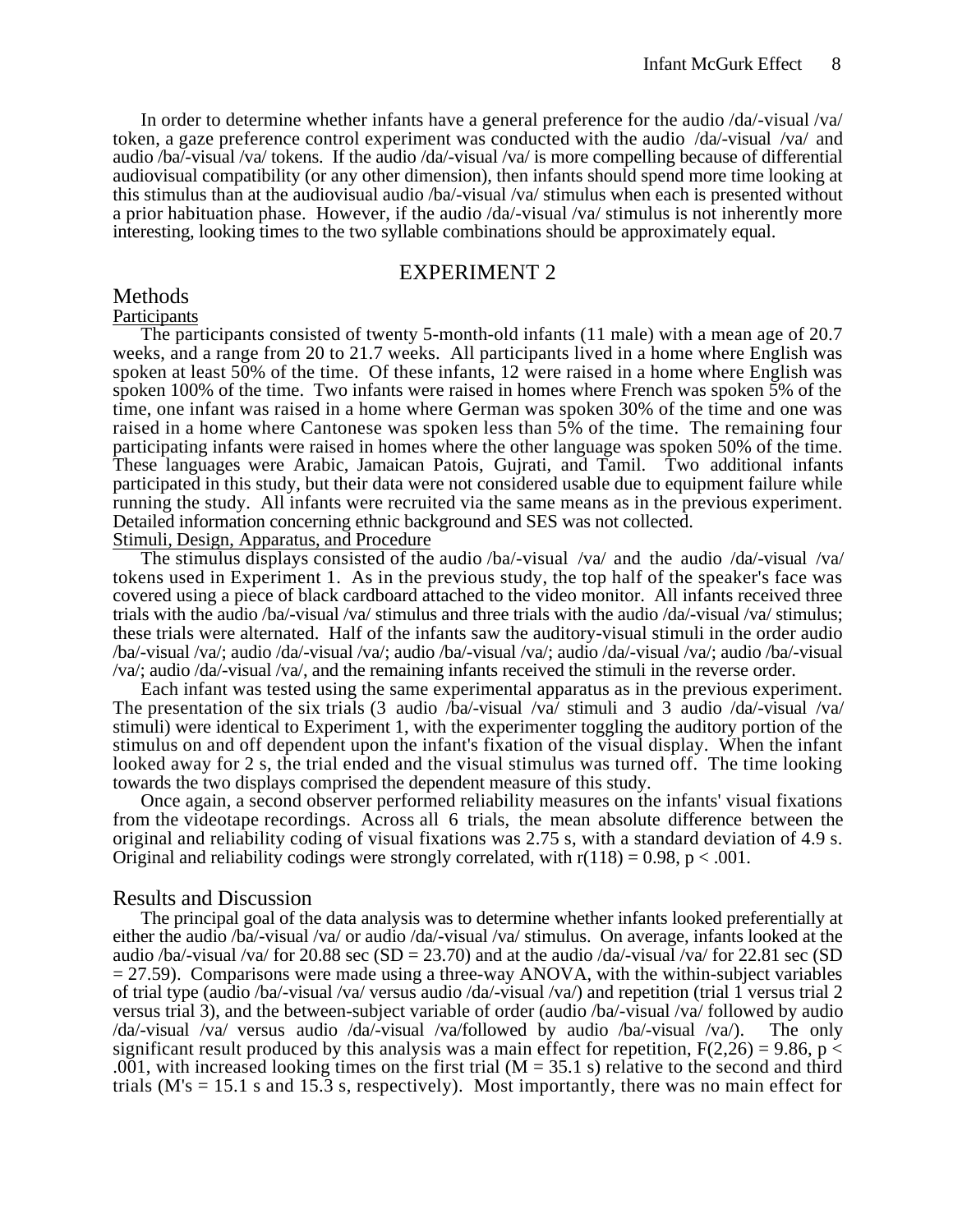stimulus type,  $F(1,18) = 0.32$ ,  $p = 0.58$  and no interaction of stimulus type and repetition,  $F(2,36)$  $= 0.68$ ,  $p = 0.51$ .<sup>3</sup>

The interpretation of this result is straightforward: Infants found the audio /ba/-visual /va/ and audio /da/-visual /va/ stimuli equally interesting. This finding supports the idea that infants' greater looking time to the audio /da/-visual /va/ display in Experiment 1 was not based on any inherent preference for that display. As such, these results provide further support that the results of Experiment 1 were based on a perceived similarity between audio /va/-visual /va/ and audio /ba/ visual /va/ displays, and a corresponding dissimilarity between audio /va/-visual /va/ and audio /da/-visual /va/ displays.

However, before drawing this general conclusion, one additional explanation should be entertained. It could be that the observed looking times in Experiment 1 were not a result of a visual influence, but instead a result of the relative auditory similarity among the tokens. It could be that infants showed generalization to the audio /ba/-visual /va/ stimuli and not the audio /da/ visual /va/ stimuli simply because audio /va/ is more similar to audio /ba/ than it is to audio /da/.

To determine if our results are a consequence of relative auditory similarity, a third experiment was conducted. In Experiment 3, the auditory stimuli were the same as in Experiment 1. The visual stimulus however, was comprised of a neutral, unmoving face which was dubbed with each of the auditory tokens. (Pilot studies with adults demonstrated that this visual stimulus had no effect on the perceived syllables.) If the effects observed in Experiment 1 were not from a visual influence, but were instead a consequence of relative auditory similarity, then we would expect to see the same patterning of results with the neutral face stimuli implemented in Experiment 3. In other words, generalization should occur from the auditory /va/ to the auditory /ba/, but not to the auditory /da/.

## EXPERIMENT 3

#### Method

#### **Participants**

The final sample of participants consisted of twenty 5-month-old infants (13 male) with a mean age of 21.2 weeks, and a range from 20 to 22 weeks. All of the infants were raised in a home where English was spoken at least 50% of the time. For seventeen of these infants, English was spoken in the home 100% of the time. One infant was raised in a home where Dutch was spoken 2% of the time, and was one raised in a home where Philippino was spoken 20% of the time. Finally, one infant was raised in a home where Jamaican Patois was spoken less than 5% of the time. Nine other infants participated in this study, but their data were not considered usable due to fussiness by the infant during the study (5), equipment failure during the experiment (3), and a sibling who refused to be separated from his/her baby sister during the experiment (1). All infants were recruited via the same means as in Experiment 1.

Stimuli, Design, Apparatus, and Procedure

The experimental design, apparatus, stimuli, and procedure employed in this experiment were identical to that of Experiment 1 with the following exceptions. For the auditory stimuli, infants were again presented a /va/ during habituation, and a /ba/ and /da/ during dishabituation. In this experiment however, the visual stimulus consisted of a neutral, unmoving (slightly smiling) face. The face was that of the actor used in Experiment 1. This face was dubbed with each of the auditory stimuli and a presentation tape was produced in the same manner as for Experiment 1. The presentation of stimuli was identical to Experiment 1, with looking time again the dependent measure of interest. Two presentations of the test trials were alternated during dishabituation, with half the infants receiving the tests in the order /ba/ - /da/ - /ba/ - /da/, and the other half of the infants receiving the test trials in the order /da/ - /ba/ - /da/ - /ba/.

As in Experiments 1 and 2, a second observer performed reliability measures on the infants' visual fixations from the videotape recordings. Across both habituation and test trials, the mean absolute difference between the original and the reliability coding of visual fixations was 1.18 seconds, with a standard deviation of 2.15. Original and reliability codings were strongly correlated, with an  $r(199) = 0.990$ ,  $p < .001$ . For the test trials only, the mean absolute difference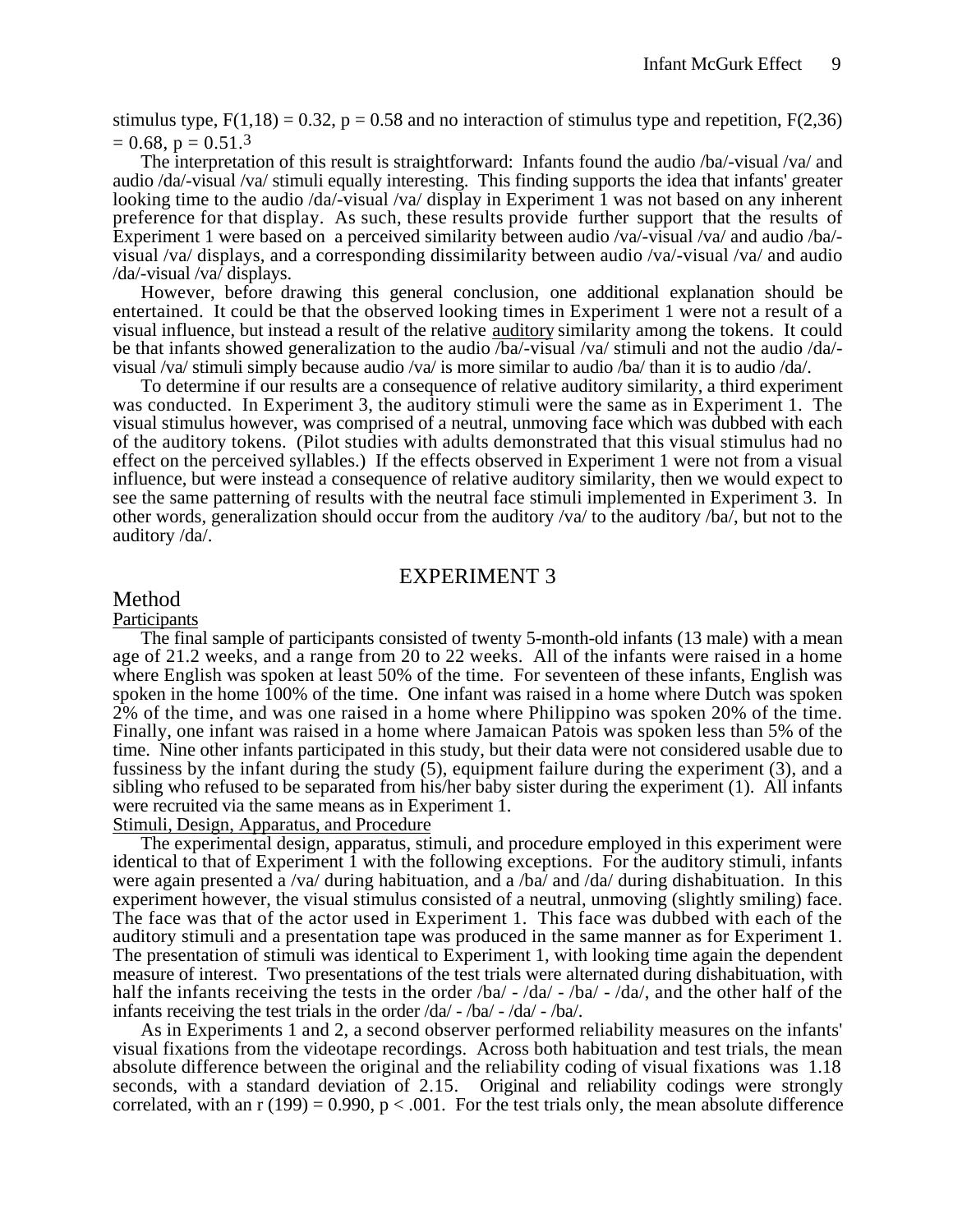between original and reliability codings was 0.99 seconds, with a standard deviation of 1.38. These two sets of codings were also strongly correlated, with an  $r(78) = 0.985$ ,  $p < .001$ .

## Results and Discussion

As in Experiment 1, discrimination was assessed by comparing the looking times to the final two habituation trials  $(\sqrt{va})$ , the two /ba/ test trials, and the two /da/ test trials. The mean data are presented graphically in Figure 1.Infants looked at the final two /va/ habituation stimuli for 8.25 sec (SD =  $4.\overline{47}$ ), at the two /ba/ test trials for 12.79 sec (SD = 9.13), and at the two /da/ test trials for 9.84 sec  $(SD = 5.62)$ . Comparisons were accomplished using a two-way ANOVA, with the within-subject variable of trial type  $(\sqrt{va}, \sqrt{ba}, \sqrt{da})$ , and the between-subject variable of test order: 1) /ba/; 2)  $\overline{d}$ da/ vs. 1) /da/; 2) /ba $\overline{d}$ . This analysis revealed a significant effect for trial type, F (2, 36)  $= 4.13$ , p < .05. There was no effect for order, F (1, 18) = 0.72, ns., and no interaction between the trial type and order variables,  $F(2, 36) = 2.35$ , ns. Subsequent Newman-Keuls tests revealed a significant difference in looking times between the /va/ habituation stimuli and the /ba/ test stimuli (mean difference  $= 4.54$  sec,  $p < .05$ ), but no difference between /va/ stimuli and the /da/ stimuli (mean difference  $= 1.59$  sec, ns.), and no difference between /ba/ and /da/ test stimuli (mean difference  $= 2.95$  sec, ns.).

These results indicate that the infants generalized from audio /va/ to the audio /da/ token, but not to the audio /ba/ token. This pattern of results is quite different from that obtained in Experiment 1 suggesting that the results of that experiment were not a consequence of relative auditory similarity among the tokens. If anything, the results of Experiment 3 are suggestive that infants found the audio /va/ more similar to the audio /da/ than the audio /ba/. In precluding an auditory similarity explanation, the results of Experiment 3 support the conclusion that infants in Experiment 1 were visually-influenced in a McGurk-type manner. In this sense, Experiment 3 was successful in its designed purpose.

However, a less critical component of the Experiment 3 findings was somewhat surprising. The data reveal that infants had trouble discriminating our audio /va/ and /da/ stimuli. Although there is no evidence in the literature that infants can make this specific discrimination, these syllables differ in both place and manner of articulation. A great deal of research has shown that infants can make discriminations along these dimensions (for reviews see Eimas & Tartter, 1979; Kuhl, 1979; 1987). Furthermore, evidence has shown that infants can make virtually all of the consonantal discriminations which have been tested (Kuhl, 1987) including /va/ from /sa/ (Eilers  $\&$ Minifie, 1975; Eilers, Wilson, & Moore, 1977) and /va/ from /a/ (Levitt, Jusczyk, Murray, & Carden, 1988). (There is some evidence, however, that 5 and 6 year old children have some trouble discriminating /v/ and // segments [Massaro, 1987; Snyder & Pope, 1970]). Thus, based on the infant speech literature, one would expect that our infants should have been able to make the /va/ - /da/ distinction. Although this issue is not central to the intended purpose of Experiment 3, we decided to explore this finding in a follow-up experiment.

In order to investigate why our auditory /va/ and /da/ were not discriminable by the infants, an experiment was conducted to test how the stimuli were perceived by adults. As mentioned, the selected stimuli were derived from informal adult pilot studies conducted prior to the infant experiments. Experiment 4 was designed as a more formal test with adult subjects. Adult subjects were asked to identify (in a free response task) the auditory, visual, and audiovisual tokens used in the infant experiments. Beyond testing the perceptual clarity of the auditory /da/ and /va/ tokens, this control experiment provides a way to check if the audiovisual stimuli were perceived in the assumed fashion.

# EXPERIMENT 4

Methods **Participants**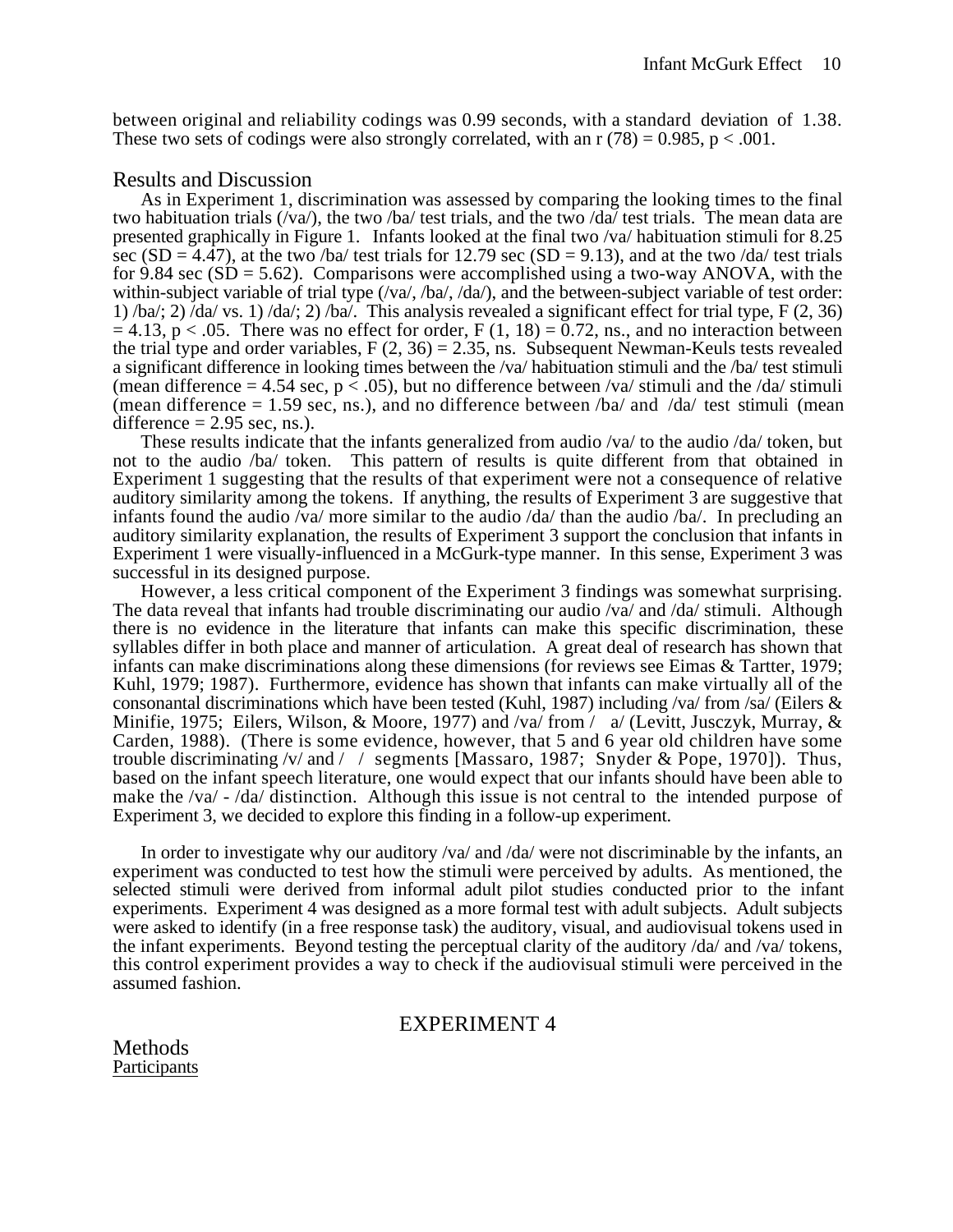Fifteen undergraduates (7 male) at the University of California, Riverside, participated for partial fulfillment of a class requirement. All reported normal or corrected vision, and were native speakers of English.

#### Stimuli

The stimuli consisted of audiovisual, audio-alone and video-alone tokens. The audiovisual tokens involved the (15) audio /va/-visual /va/, audio /ba/-visual /va/, and audio /da/-visual /va/ stimuli used in Experiment 1 (comprised of the five different frequency contoured auditory components for each audiovisual combination). In addition, the 15 auditory /ba/, /va/, and /da/ stimuli (five different frequency contours for each) were presented in isolation (with the screen dark).<sup>4</sup> Also, the video /va/ image was presented in isolation (with no sound present) along with video-alone /ba/ and /da/. (Although the infants were never shown video /ba/ and /da/ images, they were included in the adult test to make the video-alone identification task sensible.) For the identification tests, subjects were presented with 10 repetitions of each of the audio-alone tokens and five repetitions of each of the video-alone tokens. As for the audiovisual tokens, subjects were presented with 10 repetitions of the audio /da/-visual /va/ tokens, and 5 repetitions each of the audio /ba/-visual /va/ and audio /va/-visual /va/ tokens. Thus, subjects were presented with a total of 265 stimuli: 10 repetitions x 5 audio /da/-visual /va/ tokens; 5 x 5 audio /ba/-visual /va/ tokens;  $5 \times 5$  audio /va/-visual /va/ tokens; 10 x 5 audio/va/; 10 x 5 audio/ba/; 10 x 5 audio/da/; 5 x 3 videoalone tokens (/va/, /ba/, /da/).

The presentation tape was set up in the following order: The first presentations were the 150 audio-alone tokens completely randomized together in six blocks of 25 presentations each. The second set of presentations were the 100 audiovisual tokens randomized together in four blocks. The final presentation set included the 15 visual-alone tokens randomized together in a single block. There was a 2.5 sec ISI between tokens and 15 sec between each block. Procedure

Subjects were run in groups of two or three. They were seated at a table 5 feet in front of a video monitor. The audio stimuli were presented through a loudspeaker positioned directly beneath the monitor. All auditory stimuli were presented at comfortable listening levels which were 74 dB, 73 dB, and 73 dB SPL (A-weighted) for the /va/, /ba/, and /da/ tokens respectively. The lights were turned off in the presentation room. The only sources of illumination were the television monitor and a small light positioned near the table so that subjects could see their response sheets.

Subjects were told that they would be required to watch and listen to speech syllables. They were told that after each token was presented, they were to write down whatever syllable they heard and then look back up to the monitor for the next presentation. For the audiovisual blocks, subjects were told that it was important to watch each presentation; however they were to write down only what they heard (e.g., McGurk & MacDonald, 1976). For the audio-alone blocks, the video monitor was switched off and subjects were asked to write down what they heard. For the video alone blocks, the loudspeaker was shut off and subjects were asked to write down what they thought they might hear if the articulation they saw was producing some sound. The entire experimental session took less than one hour for each subject.

# Results and Discussion

Mean percentage correct responses for the audiovisual, audio-alone, and video-alone tokens are listed in Table 2. (Since subjects were asked to base their judgments on what they heard, the audiovisual scores are listed as percentage correct based on the auditory component.) Means for the audiovisual and audio-alone tokens are pooled over their five frequency contour stimuli. The primary motivating issue for this experiment was the result of Experiment 3 that infants did not show dishabituation between the audio /va/ and /da/ stimuli suggesting that they these tokens were not discriminated. In surveying the means for the audio-alone presentations, it is clear that adults could easily identify the /da/ and /va/, and to a slightly lesser extent, the /ba/ token as well. Thus, the /da/ and /va/ tokens were identified as they had been designed to be, suggesting that the inability of infants to discriminate these tokens in Experiment 3 was not due to ambiguous stimuli.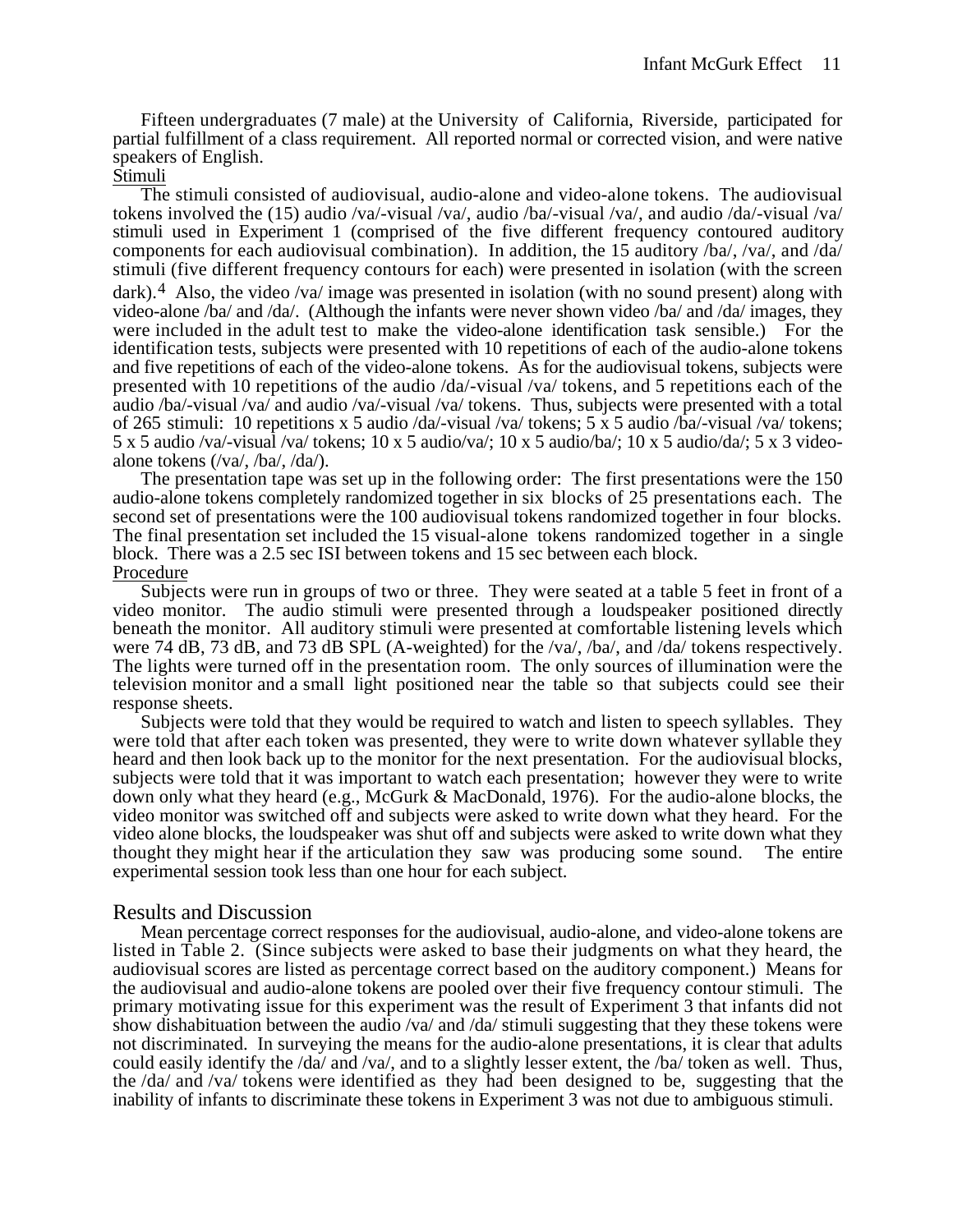| Token       |         | Percentage Correct (based on audio) |
|-------------|---------|-------------------------------------|
| Audiovisual | /va-va/ | 98.40                               |
|             | /ba-va/ | 1.60                                |
|             | /da-va/ | 96.53                               |
| Audio-Alone | /va/    | 92.93                               |
|             | /da/    | 99.87                               |
|             | /ba/    | 83.47                               |
| Video-Alone | /va/    | 98.67                               |
|             | /da/    | 97.33                               |
|             | /ba/    | 100                                 |
|             |         |                                     |

Table 2. Pooled percentage of correct responses for each token type for Experiment 4 .

Surveying the means for the visual alone and audiovisual stimuli, it is clear that these tokens also were effective in conveying the intended information. The visual /va/ component used in the infant experiments was identified correctly by adults 99% of the time. As for the audiovisual stimuli, identification accuracy for the audio /va/-visual /va/ token was also very high. The discrepant audiovisual stimuli were also judged in the expected manner. Thus, audio /ba/-visual /va/ was reportedly heard as something other than 'ba' over 98% of the time. In fact, 98.6% of the incorrect responses to audio /ba/-visual /va/ were 'va' which replicates results from prior experiments (e.g., Saldaña and Rosenblum, 1993; 1994; Rosenblum and Saldaña, 1992; and 1996). A t-test revealed that the percentage of correct (auditory-based) responses for the audio /ba/-visual /va/ token was significantly lower than the percentage of correct responses for the audio alone /ba/ token, t(14)=29.61, p<.0001, indicating a significant visual influence. In contrast, the audiovisual audio /da/-visual /va/ showed very little visual influence in eliciting 96.5% correct (audio-based) 'da' responses. These findings replicate previous results with similar stimuli (e.g., Manuel, Repp, Liberman, and Studdert Kennedy, 1983). Of the 3.5% incorrect responses, 3.2% were 'va'. A t-test revealed that the percentage of correct (auditory-based) responses for the audio /da/-visual /va/ token was not significantly different from the percentage of correct responses for the audio alone /da/ token,  $t(14)=1.31$ ,  $p=.21$ , indicating no significant visual influence.

In summary, Experiment 4 revealed that the stimuli used in the infant experiments were identified by adults in the expected manner. With regard to the audiovisual stimuli, the audio /ba/ visual /va/ did show a substantial McGurk effect, while the audio /da/-visual /va/ did not. Thus, if the infant results of Experiment 1 are attributable to a visual influence, then it is a visual influence similar to that found with adults. The results of the auditory alone identification show that the adults had no difficulty in identifying the /va/ and /da/ stimuli. Thus, the fact that the infants in Experiment 3 did not show dishabituation between these tokens is not attributable to any obvious ambiguity in these stimuli. It is unclear why infants in Experiment 3 might have had trouble discriminating these tokens. Still, the intended purpose of Experiment 3 was served in showing that the findings of Experiment 1 were not based on the auditory similarity of /va/ and /ba/ relative to /va/ and /da $\overline{l}$ .

## General Discussion

Taken together, these experiments suggest that infants generalize across two different audiovisual stimuli which are perceived as the same by adults, and that this generalization is based on a visual influence. Experiment 2 showed that the habituation differences of Experiment 1 were not based on some general preference for the audio /da/-visual /va/ token. Experiment 3 showed that the habituation differences were not based on the relative auditory similarity between the stimuli. Thus, we have observed evidence for a McGurk-type effect in 5-month-old infants.

In finding evidence that infants can integrate audiovisual speech, these results are relevant to issues of infant sensitivity to audiovisual speech correspondences. As mentioned, Kuhl and Meltzoff (1984) propose two ways in which audiovisual information can be matched to amodal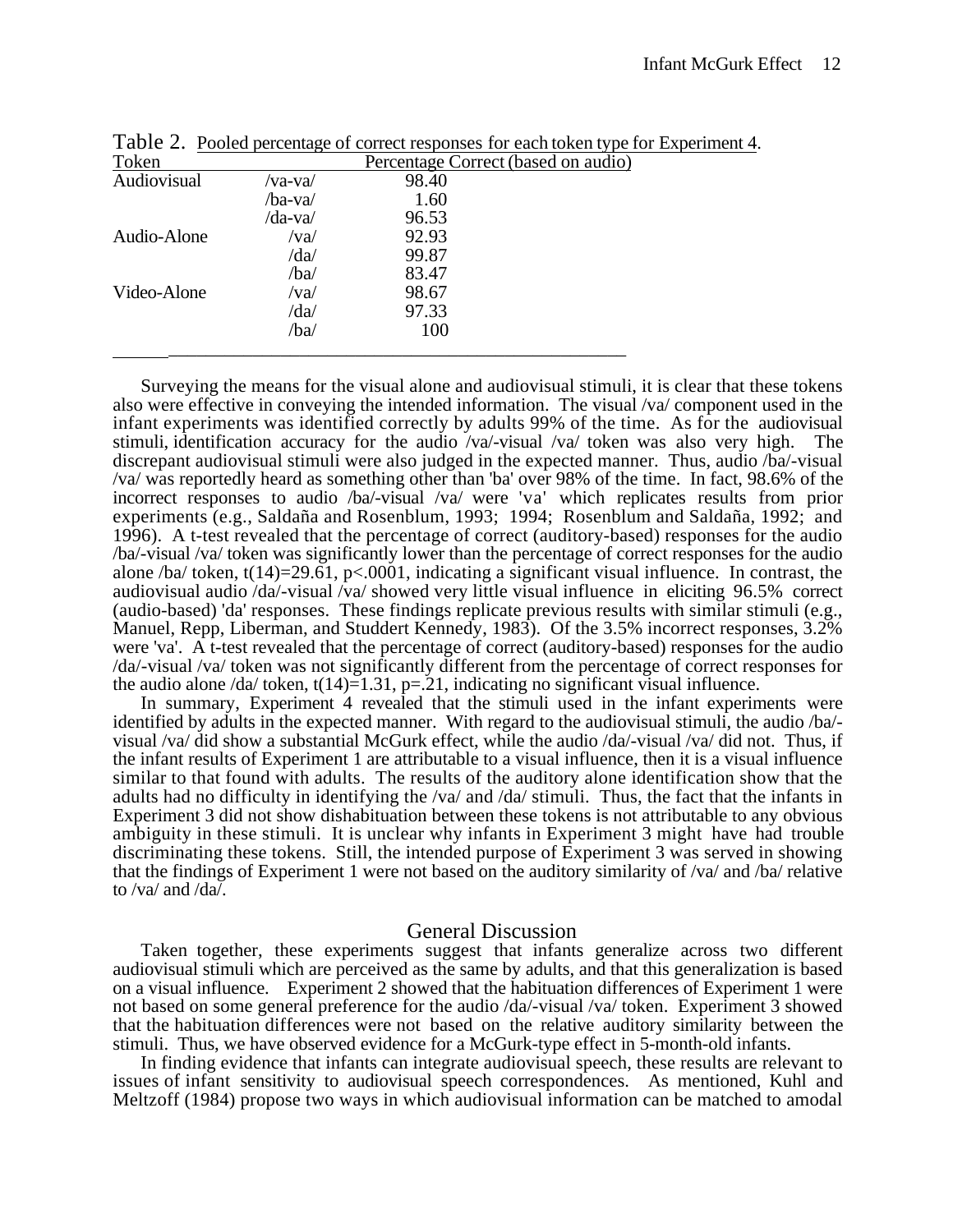representations. While an identity match requires input which is phonetically identical across audio and visual modalities, a supramodal account requires only that the input mutually contact a common phonetic representation. As stated, the supramodal account allows for a percept to integrate the different, and potentially conflicting, information available in auditory and visual streams. As support for supramodal representations, these authors cite the evidence that adults can integrate discrepant audiovisual speech as in the McGurk effect. The current findings are the first to suggest that infants can also integrate audiovisual speech in a McGurk-type manner. In this sense, our results are supportive of the existence of supramodal representations in infants. Accordingly, these results are also evidence for a supramodal vs. identity match strategy for correspondence sensitivity. More generally, our integration results are supportive for Kuhl and Meltzoff's (1984) thesis that speech is represented to infants amodally.

In finding evidence for a McGurk effect in young, pre-linguistic infants, our results bear on the question of the developmental basis of the effect. Along these lines, theories of the McGurk effect can be broken into two classes: those that suggest the effect is a result of experience in associating audio and visual speech, and those that suggest that the effect is based on something other than experience (Fowler and Dekle, 1991). Regarding the former, the auditory enhancement theory of Diehl and Kluender (1989) proposes that the McGurk effect is based on a perceived association between audio and visual properties which is established through perceptual learning and experience with audiovisual speech.

In contrast, the motor theory of speech (Liberman and Mattingly, 1985) proffers that the McGurk effect occurs through the processes of an 'innately specified' speech module (Fodor, 1983; Liberman and Mattingly, 1985). Similarly, Meltzoff and Kuhl (1994) have suggested that the ability to implement supramodal representations is a perceptual function which is present at birth. They suggest that this ability could have a strong neural basis. An alternative extraexperiential account is offered by the ecological approach (e.g., Fowler and Rosenblum, 1991). From this perspective, the McGurk effect is based on the recovery of stimulus information which is (ostensibly) lawfully generated by, and therefore fully specificational to its source events (Fowler & Dekle, 1991; Gibson, 1979). This stimulus information in turn, structures receptor surfaces and the activities of perceptual systems (Fowler and Dekle, 1991; Shaw, Turvey, and Mace, 1982).

On its own, the current results can not provide direct support for either experiential or extraexperiential accounts of the McGurk effect. Although we did find evidence for the effect in young infants, it could be that our infants had sufficient experience with audiovisual speech to provide a basis for the observed effects. It is known that experience with auditory speech plays a significant role in developing perceptual sensitivities during the first year of life (e.g., Kuhl, Williams, Lacerda, Stevens, & Lindblom, 1992; Werker, 1989; Werker and Tees, 1984). There is no reason to believe that audiovisual speech would not play a similarly important role (e.g., Meltzoff & Kuhl, 1994). Potentially, evidence for an extra-experiential basis could be gained by testing the effect with younger infants who have had even more restricted audiovisual experience. However, testing younger infants is hampered by the fact that there are immaturaties in both the auditory and (particularly) visual systems (e.g., Aslin, 1987; Massaro, et al, 1986). Thus, even if younger infants failed to evidence a McGurk effect, ostensibly supporting an experiential account, such results would be suspect on the basis of a potential failure of either auditory or visual perception by itself, and not audiovisual integration.

Thus, an infant McGurk demonstration on its own cannot definitively support an extraexperiential basis to the effect. However, our evidence could be used to buttress other recent findings which are supportive of an extra-experiential account. For example, Fowler and Dekle (1991) have shown that heard speech can be influenced by a type of information which observers have not previously experienced. In their experiments, haptically conveyed syllables (felt with the hand using a Todoma technique) were found to affect perception of discrepant auditory syllables in a way similar to visual influences.<sup>5</sup> Since their subjects had no reported experience with haptic speech, Fowler and Dekle (1991) conclude that their findings are inconsistent with experiencebased explanations of McGurk-type effects.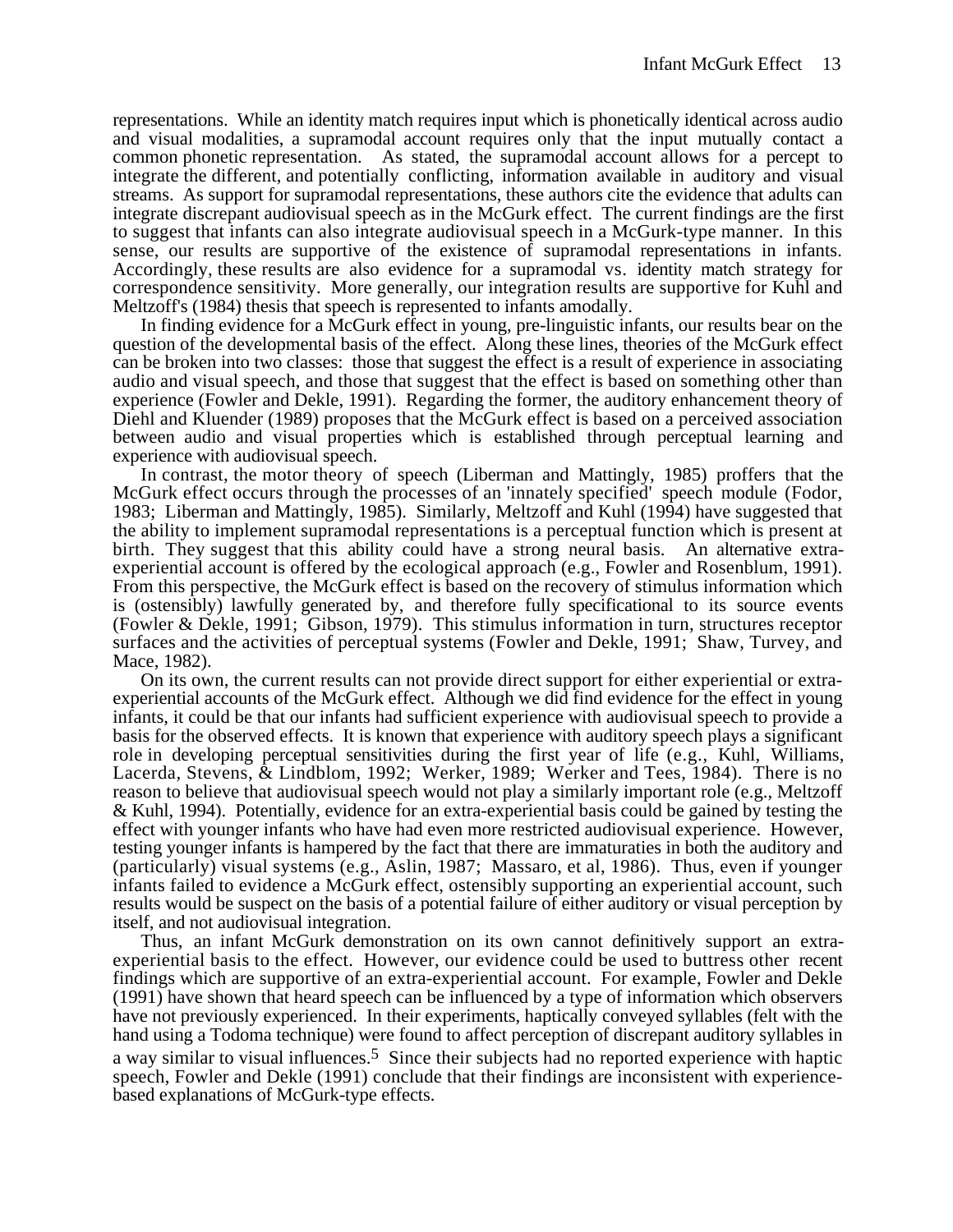There is also evidence for the McGurk effect's linguistic universality. Initial reports on this topic indicated that the effect differed in strength across English, German (Mills and Theim, 1980, as discussed in Massaro, Cohen, Gesi, Heredia, & Tsuzaki, 1993), and Japanese (Sekiyama and Tohkura, 1991; 1993). However, more recent evidence suggests that these differences are based on a languages' specific phoneme inventories, phonetic realizations, and phonological constraints as they act to limit possible subject responses (Massaro, et al., 1993). Using a forced-choice response paradigm, Massaro, et al (1993) found no differences in visual influence strength among English, Spanish, and Japanese speaking subjects. Additionally, they found evidence for a similar bimodal processing strategy (described by the Fuzzy Logical Model of Perception) across the language groups. Thus, there is support that the general strategies underlying the McGurk effect are independent of specific language experience which could implicate a non-experiential basis.

Finally, indirect support for an extra-experiential account is provided by a series of findings on infant sensitivity to audiovisual speech correspondences. These findings show that sensitivity occurs: a) in 1-month old babies (Walton and Bower, 1993); b) for segments which are unfamiliar to infants (Walton and Bower, 1993); and c) with a left-hemisphere advantage implicating a specialized mechanism (MacKain, et al., 1983). Thus, there is evidence that very little—if any—experience is needed to detect correspondences and that specialized mechanisms might be involved. Although this evidence does not bear on the McGurk effect directly, parsimony would dictate that whatever basis underlies correspondence sensitivity is likely also be involved with audiovisual integration.

To summarize, while our infant results on their own do not provide unequivocal support for an extra-experiential basis, they do add to the evidence for linguistic universality (Massaro, et al, 1993), haptic influences (Fowler and Dekle, 1991), and early sensitivity to audiovisual speech correspondence (e.g., Walton and Bower, 1993) towards these ends. At the same time however, the influence of learning cannot be ignored. The developmental research suggests that for many stimuli, the strength of the McGurk effect increases through childhood (e.g., McGurk and MacDonald, 1976; Massaro, 1987; Boliek, et al., submitted). This might reflect an increased attunement to visual information (Massaro, et al, 1986). In fact, there is evidence that young children might not have the lipreading skills of adults (Massaro, et al, 1986). If so, then developmental experience could improve the perceiver's sensitivity to visual speech information so that it increases its influence on heard speech. Also, the cross-language research on the McGurk effect has revealed different response patterns in listeners who have experience with different native languages. This makes a great deal of sense if, as Meltzoff and Kuhl (1994) suggest, the representations which unite multi-modal information are heavily influenced by early linguistic environment. At the very least, native language experience bears on the response inventories subjects use in McGurk-type experiments (Massaro, et al, 1993). Future research will determine the relative degree that experience and extra-experiential factors play a role in the McGurk effect.

## References

Aronson, E. & Rosenbloom, S. (1971). Space perception in early infancy: Perception within a common auditory-visual space. Science, 172, 1161-1163.

Aslin, R. N. (1987). Perceptual development. Annual Review of Psychology, 39 , 435-473.

Best, C., McRoberts, G. W., & Sithole, N. M. (1988). Examination of perceptual organization for nonnative speech contrasts: Zulu click discrimination by English-speaking adults and infants. Journal of Experimental Psychology: Human Perception and Performance, 14, 345- 360.

Boliek, C., Green, K., Fohr, K, & Obrzut, J. (submitted). Auditory-visual perception of speech in children with learning disabilities: The McGurk effect. Paper submitted to the "International Neuropsychological Society" 24th Annual meeting, 1996.

Desjardins, R.N. & Werker, J.F. (1995, June-July). 4-month-old infants notice both auditory and visual components of speech. Poster presented at the annual meeting of the American Psychological Society, New York.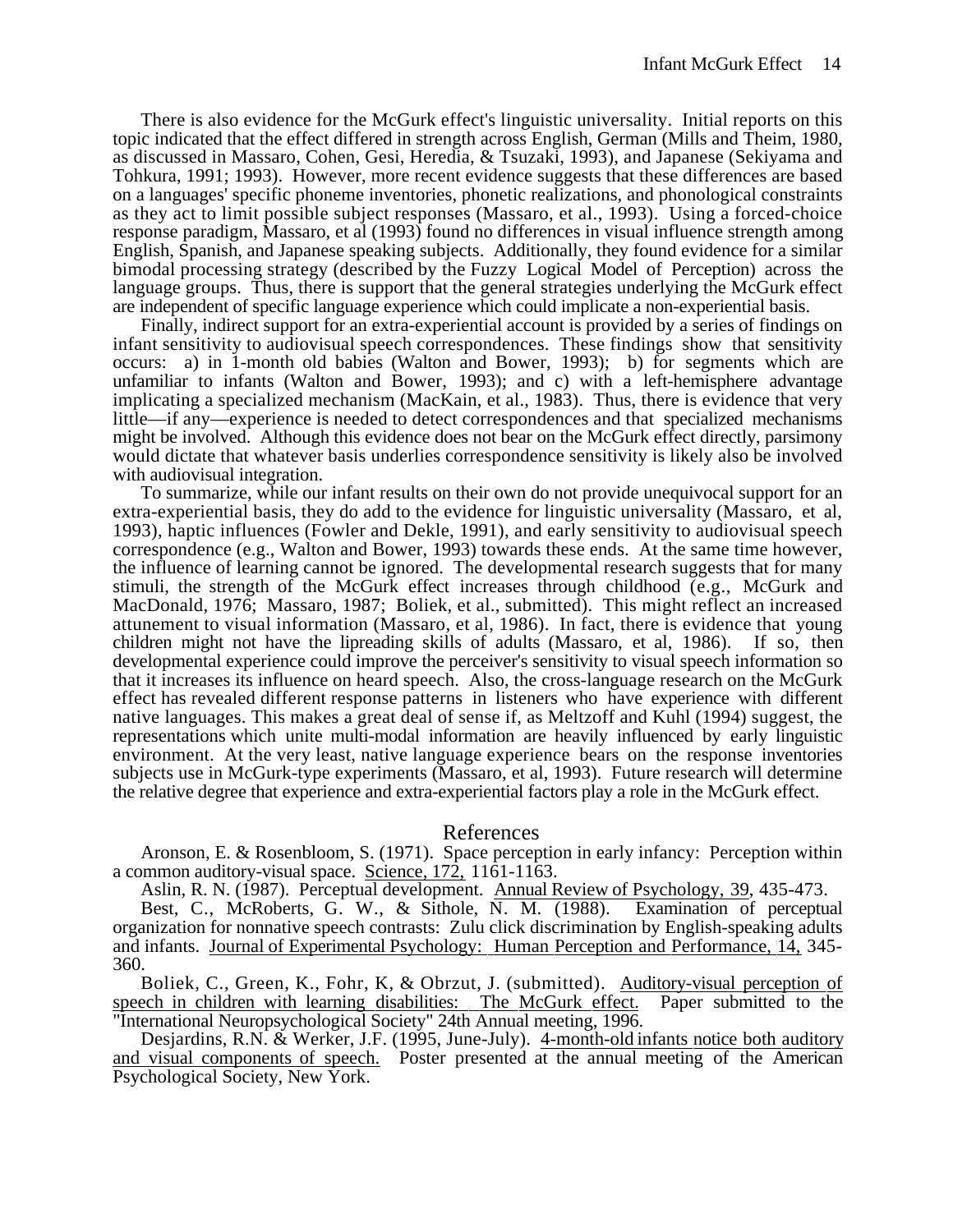Demany, L., McKenzie, B., & Vurpillot, E. (1977). Rhythm perception in early infancy. In J. Oates & S. Sheldon (Eds.), Cognitive development in infancy (pp. 105-109).Hove, England: Lawrence Erlbaum Associates, Inc.

Dodd, B. (1979). Lipreading in infants: Attention to speech presented in and out of synchrony. Cognitive Psychology, 11, 478-484.

Diehl, R. L. & Kluender, K. R. (1989). On the objects of speech perception. Ecological Psychology, 1, 121-144.

Eilers, R. E., & Minifie, F. D. (1975). Fricative discrimination in early infancy. Journal of Speech and Hearing Research, 18, 158-167.

Eilers, R. E., Wilson, W. R., & Moore, J. M. (1977). Developmental changes in speech discrimination in three-, six-, and twelve-month-old infants. Journal of Speech and Hearing Research, 20, 766-780.

Eimas, P. D., & Tartter, V. C. (1979). On the development of speech perception: Mechanisms and analogies. In H. W. Reese & L. P. Lipsitt (Eds.), Advances in child development and behavior, vol. 13. NY: Academic Press.

Fodor, J. A. (1983). Modularity of mind. Cambridge, MA: Bradford Books.

Fowler, C. A. & Dekle, D. J. (1991). Listening with eye and hand: Cross-modal contributions to speech perception. Journal of Experimental Psychology: Human Perception and Performance, 17, 816-828.

Fowler, C. A. & Rosenblum, L. D. (1991). Perception of the phonetic gesture. In I. G. Mattingly and M. Studdert-Kennedy (Eds.), Modularity and the motor theory. Hillsdale, NJ: Lawrence Erlbaum and Assoc.

Gibson, J. J. (1979). The ecological approach to visual perception. Boston: Houghton-Mifflin.

Green, K. P., Kuhl, P. K. Meltzoff, A. M., & Stevens, E. B. (1991). Integrating speech information across talkers, gender, and sensory modality: Female faces and male voices in the McGurk effect. Perception and Psychophysics, 50, 524-536.

Horowitz, F. D. (1975). Infant attention and discrimination: Methodological and substantive issues. Monographs of the society for research in child development, 5, 1-15.

Horowitz, F. D., Paden, L., Bhana, K., & Self, P. (1972). An infant-control procedure for studying infant visual fixations. Developmental Psychology, 7, 90.

Klatt, D. H. (1980). Software for a cascade/parallel formant synthesizer. Journal of the Acoustical Society of America, 67, 971-994.

Kuhl, P. K. (1979). The perception of speech in early infancy. In N. J. Lass (Ed.), Speech and language: Advances in basic research and practice. NY: Academic Press.

Kuhl, P. K. (1987). Perception of speech and sound in early infancy. In P. Salapatek and L. Cohen (Eds.), Handbook of infant perception, Vol. 2: From perception to cognition . (p. 275-382). New York: Academic Press.

Kuhl, P. K. & Meltzoff, A. N. (1982). The bimodal development of speech in infancy. Science, 218, 1138-1141.

Kuhl, P. K. & Meltzoff, A. N. (1984). The intermodal representation of speech in infants. Infant Behavior and Development, 7, 361-381.

Kuhl, P. K. & Meltzoff, A. N. (1988). Speech as an intermodal object of perception. In A. Yonas (Ed.), Perceptual development in infancy: The Minnesota symposia on child psychology, Vol. 20. Hillsdale, NJ: Erlbaum.

Kuhl, P. K., Williams, K. A., Lacerda, F., Stevens, K. N., & Lindblom (1992). Linguistic experience alters phonetic perception in infants by 6 months of age. Science, 255, 606-608.

Kuhl, P. K., Williams, K. A., & Meltzoff, A. N. (1991). Cross-modal speech perception in adults and infants using nonspeech auditory stimuli. Journal of Experimental Psychology: Human Perception and Performance, 17, 829-840.

Legerstee, M. (1990). Infants use multimodal information to imitate speech sounds. Infant Behavior and Development, 13, 343-354.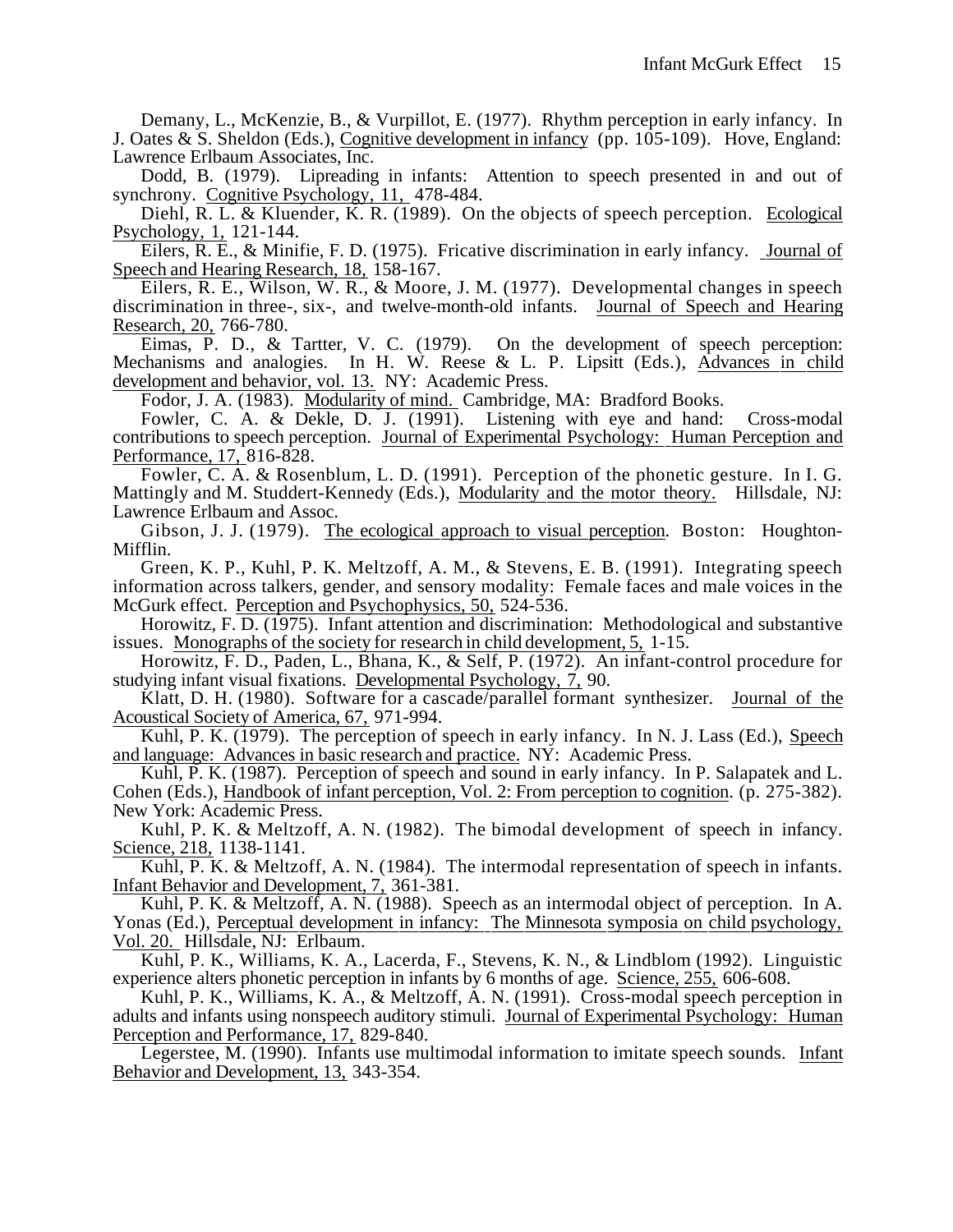Levitt, A., Jusczyk, P. W., Murray, J., & Carden, G. (1988). Context-effects in two-monthold infants' perception of labiodental/interdental fricative contrasts. Journal of Experimental Psychology: Human Perception and Performance, 14, 361-368.

Liberman, A. M. & Mattingly, I. G. (1985). The motor theory of speech perception revised. Cognition, 21, 1-36.

MacKain, K., Studdert-Kennedy, M., Spieker, S., & Stern, D. (1983). Infant intermodal speech perception is a left hemisphere function. Science, 219, 1347-1349.

Manuel, S. Y., Repp, B. H., Liberman, A. M., & Studdert-Kennedy, M. (1983). Exploring the "McGurk Effect." Paper presented at the 24th Annual Meeting of the Psychonomic Society, San Diego, CA.

Massaro, D. W. (1984). Children's perception of visual and auditory speech. Child Development, 55, 1777-1788.

Massaro, D. W. (1987). Speech perception by ear and eye: A paradigm for psychological inquiry. Hillsdale, NJ: Lawrence Erlbaum Assoc, Inc.

Massaro, D. W., & Cohen, M. M. (1990). Perception of synthesized audible and visible speech. Psychological Science, 1, 55-63.

Massaro, D. W., Cohen, M. M., Gesi, A., Heredia, R., & Tsuzaki, M. (1993). Bimodal speech perception: An examination across languages. Journal of Phonetics, 21, 445-478.

Massaro, D. W., Thompson, L. A., Barron,B. , & Laren, E. (1986). Developmental changes in visual and auditory contributions to speech perception. Journal of Experimental Child Psychology, 41, 93-113.

McGrath, M. & Summerfield, A.Q. (1985). Intermodal timing relations and audio-visual speech recognition by normal-hearing adults. Journal of the Acoustical Society of America, 77, 678-685.

McGurk, H. & MacDonald, J. W. (1976). Hearing lips and seeing voices. Nature, 264, 746- 748.

Meltzoff, A. N., & Kuhl, P. K. (1994). Faces and speech: Intermodal processing of biologically relevant signals in infants and adults. In D. J. Lewkowitz & R. Lickliter (Eds.), The development of intersensory perception: Comparative perspectives. Hillsdale, NJ: Lawrence Erlbaum Assoc.

Mills, A. E. (1987). The development of phonology in the blind child. In B. Dodd & R. Campbell (Eds.), Hearing by eye: The psychology of lip-reading. Hillsdale, NJ: Lawrence Erlbaum Assoc.

Mills, A. E. & Theim, R. (1980). Auditory visual fusions and illusions in speech perception. Linguistische Berichte, 6. 85-106.

Pickens, J., Field, T., Nawrocki, T., Martinez, A., Soutollo, & Gonzalez (1994). Full-term and preterm infants' perception of face-voice synchrony. Infant Behavior and Development, 17, 447-455.

Reisberg, D., McLean, J., & Goldfield, A. (1987). Easy to hear but hard to understand: A lipreading advantage with intact auditory stimuli. In B. Dodd & R. Campbell (Eds.), Hearing by eye: The psychology of lip -reading *.* Hillsdale, NJ: Lawrence Erlbaum Assoc.

Rosenblum, L. D., Johnson, J. A., & Saldaña, H. M. (under review). Point-light facial displays enhance comprehension of speech in noise. Journal of Speech and Hearing Research.

Rosenblum, L. D. & Saldaña, H. M. (1992). Discrimination tests of visually influenced syllables. Perception and Psychophysics, 52, 461-473.

Rosenblum, L. D. & Saldaña, H. M. (1996). An audiovisual test of kinematic primitives for visual speech perception. Journal of Experimental Psychology: Human Perception and Performance, 22(2), 318-331.

Saldaña, H. M. & Rosenblum, L. D. (1993). Visual influences on auditory pluck and bow judgments. Perception and Psychophysics, 54, 406-416.

Saldaña, H. M. & Rosenblum, L. D. (1994). Selective adaptation in speech perception using a compelling audiovisual adaptor. Journal of the Acoustical Society of America, 95, 3658-3661.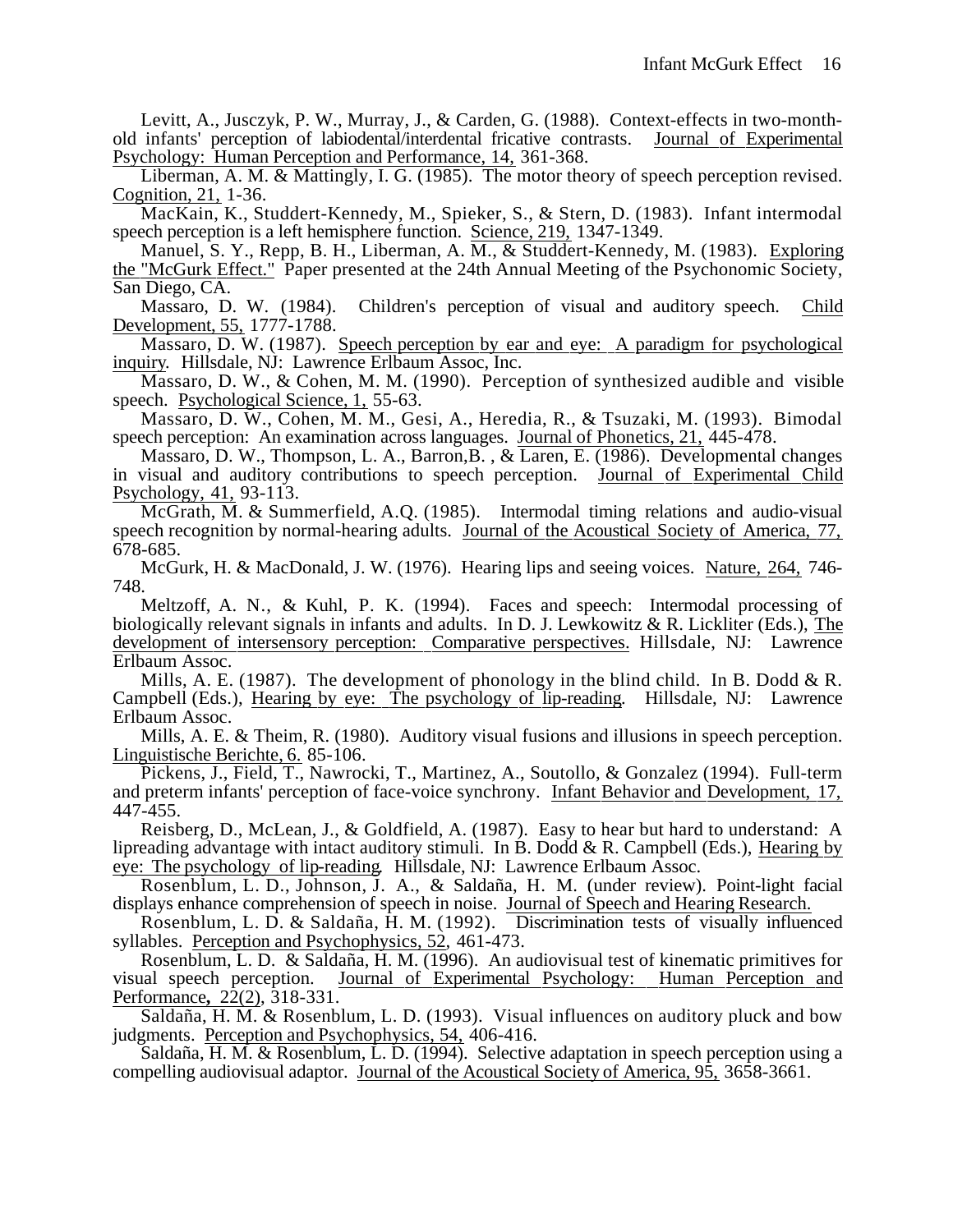Sekiyama, K. & Tokhura, Y. (1991). McGurk effect in non-English listeners: Few visual effects for Japanese subjects hearing Japanese syllables of high auditory intelligibility. Journal of the Acoustical Society of America, 90, 1797-1805.

Sekiyama, K. & Tokhura, Y. (1993). Inter-language differences in the influence of visual cues in speech perception. Journal of Phonetics, 21, 427-444.

Shaw, R., Turvey, M. T., & Mace, W. (1982). Ecological psychology: The consequence of a commitment to realism. In W. Weimer & D. Palmero (Eds.), Cognition and the symbolic processes, 2(pp. 3-51). London: Erlbaum.

Snyder, R. T., & Pope, P. (1970). New norms for and an item analysis of the Wepman Test at the first grade, six-year-level. Perceptual and Motor Skills, 31, 1007-1010.

Spelke, E. S., & Cortelyou, A. (1980). Perceptual aspects of social knowing: Looking and listening in Infancy. In M. E. Lamb & L. R. Sherrod (Eds.), Infant social cognition. Hillsdale, NJ: Lawrence Erlbaum Assoc.

Spelke, E. S. & Owsley, C. (1979). Intermodal exploration and knowledge in infancy. Infant Behavior and Development, 2, 13-27.

Sumby, W. H. & Pollack, I. (1954). Visual contribution to speech intelligibility in noise. Journal of the Acoustical Society of America, 26, 212-215.

Summerfield, Q., MacLeod, P., McGrath, M., & Brooke, N. M. (1989). Lips, teeth, and the benefits of lipreading. In A. W. Young  $\&$  H. D. Ellis (Eds.), Handbook of research on face processing (pp. 223-233)*.* New York: Elsevier Science Pub. Co.

Walker, A. S. (1982). Intermodal perception of expression behaviors by human infants. Journal of Experimental Child Psychology, 33, 514-535.

Walton, G. E. & Bower, T. G. R. (1993). Amodal representation of speech in infants. Infant Behavior and Development, 16, 233-243.

Werker, J. (1989). Becoming a native listener. American Scientist, 77, 54-59.

Werker, J., & Tees, R. (1984). Cross-language speech perception: Evidence for perceptual reorganization during the first year of life. Infant Behavior and Development, 7, 49-63.

## Author Notes

We gratefully acknowledge the assistance of Chad Audet, Chantel Bosely, David Kim, and Sunny Moore as well as the helpful comments of Richard Aslin, Kerry Green, Dominic Massaro, Joanne Miller, an anonymous reviewer and the UCR Cognitive Science group on an earlier version of the manuscript.

This research was supported by NSF Grant DBS-9212225 awarded to the first author and a grant from the Natural Sciences and Engineering Research Council of Canada to the second author.

Requests for reprints should be sent to Lawrence D. Rosenblum, Department of Psychology, University of California, Riverside, Riverside, California, 92521, rosenblu@citrus.ucr.edu

## Footnotes

1Preliminary—and inconclusive—results of an infant McGurk study were recently reported as a conference poster by Desjardins and Werker (1995).

2If relative audiovisual compatibility were to account for the Experiment 1 results, it would more likely be because infants found the audio /da/-visual /va/ more compatible than the audio /ba/ visual /va/. Infants looked longer at the audio /da/-visual /va/ than audio /ba/-visual /va/ token and as reviewed above, the gaze preference literature has overwhelmingly shown that infants are more attentive to audiovisual compatible tokens. This has been demonstrated with many types of speech stimuli (see Kuhl and Meltzoff, 1984, for a review) and in different methodological contexts (e.g., Legerstee, 1990; Walton and Bower, 1993).

 $3$ It was somewhat of a concern to us that four infants in this study were raised in a 50% English speaking home. For this reason, an additional analysis was conducted on the data from the 16 subjects who were raised in primarily English-speaking homes. The results of this analysis were essentially the same as the analysis including all 20 subjects. The mean looking times for the